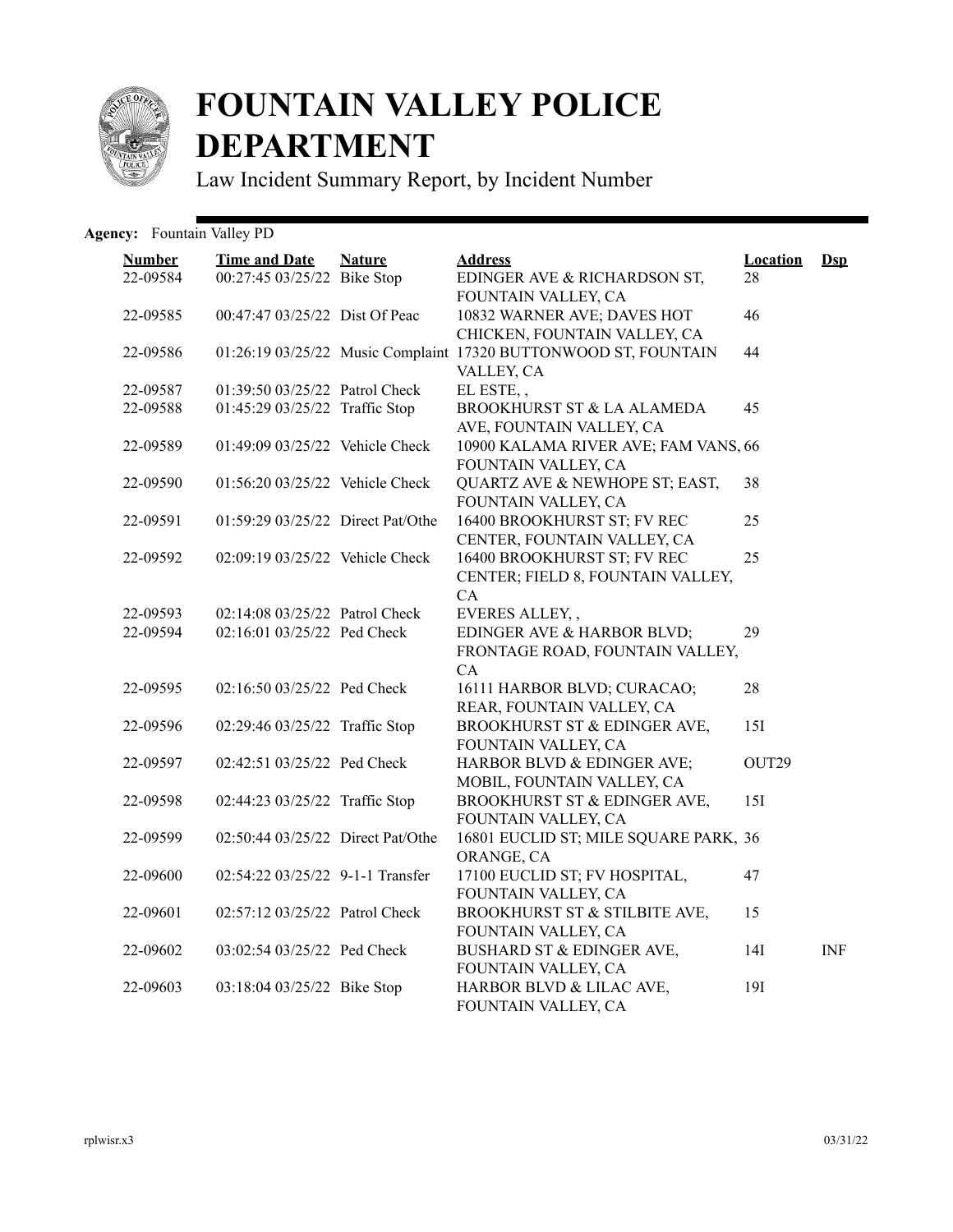| <b>Number</b><br>22-09604 | <b>Time and Date</b><br>03:23:49 03/25/22 Patrol Check | <b>Nature</b> | <b>Address</b><br>8709 EL COSTA CIR, FOUNTAIN                                      | <b>Location</b><br>52 | $\mathbf{Dsp}$ |
|---------------------------|--------------------------------------------------------|---------------|------------------------------------------------------------------------------------|-----------------------|----------------|
|                           |                                                        |               | VALLEY, CA                                                                         |                       |                |
| 22-09605                  |                                                        |               | 03:25:03 03/25/22 Occupied Veh Ch SECTOR 3 AND 4,,                                 |                       |                |
| 22-09606                  | 03:42:38 03/25/22 Bike Stop                            |               | LOS JARDINES WEST & WARNER AVE, 46<br>FOUNTAIN VALLEY, CA                          |                       |                |
| 22-09607                  | 03:45:50 03/25/22 9-1-1 Transfer                       |               | 8620 EL LAGO AVE; FULTON PARK,<br>FOUNTAIN VALLEY, CA                              | 52                    |                |
| 22-09608                  | 04:12:03 03/25/22 Traffic Stop                         |               | <b>BROOKHURST ST &amp; SLATER AVE;</b><br>FRONT WELL FARGO, FOUNTAIN<br>VALLEY, CA | 45I                   | PAA            |
| 22-09609                  | 04:38:33 03/25/22 Hailed By Citiz                      |               | 16969 BROOKHURST ST; SHELL GAS,<br>FOUNTAIN VALLEY, CA                             | 34                    |                |
| 22-09610                  | 04:40:15 03/25/22 Alarm Activatio                      |               | 17075 BUSHARD ST; PROVIDENCE<br>SPEECH AND HEARING, FOUNTAIN<br>VALLEY, CA         | 43                    | <b>UNF</b>     |
| 22-09611                  | 04:57:11 03/25/22 9-1-1 Transfer                       |               | 10320 WARNER AVE # C8, FOUNTAIN<br>VALLEY, CA                                      | 45                    |                |
| 22-09612                  | 05:06:28 03/25/22 9-1-1 Transfer                       |               | X:-117.930861, Y:33.715179,,                                                       |                       |                |
| 22-09613                  | 05:36:48 03/25/22 Check Well Bein                      |               | 10050 MEADOWLARK AVE, FOUNTAIN 65<br>VALLEY, CA                                    |                       |                |
| 22-09614                  | 05:41:32 03/25/22 Trans Complaint                      |               | 10115 TALBERT AVE; ESPORTA<br>FITNESS, FOUNTAIN VALLEY, CA                         | 55                    |                |
| 22-09615                  | 06:37:25 03/25/22 Inj Traffic Acc                      |               | SLATER AVE & MAGNOLIA ST,<br>FOUNTAIN VALLEY, CA                                   | 43I                   |                |
| 22-09616                  | 06:55:12 03/25/22 9-1-1 Misdial                        |               | 17090 MAGNOLIA ST, FOUNTAIN<br>VALLEY, CA                                          | 43                    |                |
| 22-09617                  | 06:57:41 03/25/22 Jail Check                           |               | 10200 SLATER AVE, FOUNTAIN VALLEY, 55<br><b>CA</b>                                 |                       |                |
| 22-09618                  | 07:12:06 03/25/22 Outside Agency                       |               | TALBERT AVE & CASHEW ST,<br>FOUNTAIN VALLEY, CA                                    | 64                    |                |
| 22-09619                  | 07:19:51 03/25/22 Direct Pat/Traf                      |               | CITYWIDE,,                                                                         |                       |                |
| 22-09620                  | 07:48:53 03/25/22 Water Problem                        |               | 17971 BROOKHURST ST; BERRI<br>BROTHERS GAS, FOUNTAIN VALLEY,<br>CA                 | 54                    |                |
| 22-09621                  | 07:51:43 03/25/22 Hailed By Citiz                      |               | 10200 SLATER AVE; REAR PD,<br>FOUNTAIN VALLEY, CA                                  | 55                    |                |
| 22-09622                  | 07:52:55 03/25/22 Veh Repo                             |               | 9614 TALBERT AVE, FOUNTAIN<br>VALLEY, CA                                           | 64                    |                |
| 22-09623                  | 07:56:37 03/25/22 Traffic Stop                         |               | 18380 BROOKHURST ST; THE RECESS<br>ROOM, FOUNTAIN VALLEY, CA                       | 65                    |                |
| 22-09624                  | 08:02:13 03/25/22 Traffic Stop                         |               | SLATER AVE & WARD ST, FOUNTAIN<br>VALLEY, CA                                       | 46I                   |                |
| 22-09625                  | 08:06:53 03/25/22 Citizen Assist                       |               | 10200 SLATER AVE, FOUNTAIN VALLEY, 55<br>CA                                        |                       |                |
| 22-09626                  | 08:13:09 03/25/22 Traffic Stop                         |               | SLATER AVE & WARD ST, FOUNTAIN<br>VALLEY, CA                                       | 46I                   |                |
| 22-09627                  | 08:23:07 03/25/22 Traffic Stop                         |               | 18100 BROOKHURST ST; OFFICE<br>DEPOT, FOUNTAIN VALLEY, CA                          | 65                    |                |
| 22-09628                  | 08:29:30 03/25/22 Traffic Stop                         |               | SLATER AVE & WARD ST; W OF,<br>FOUNTAIN VALLEY, CA                                 | <b>46I</b>            |                |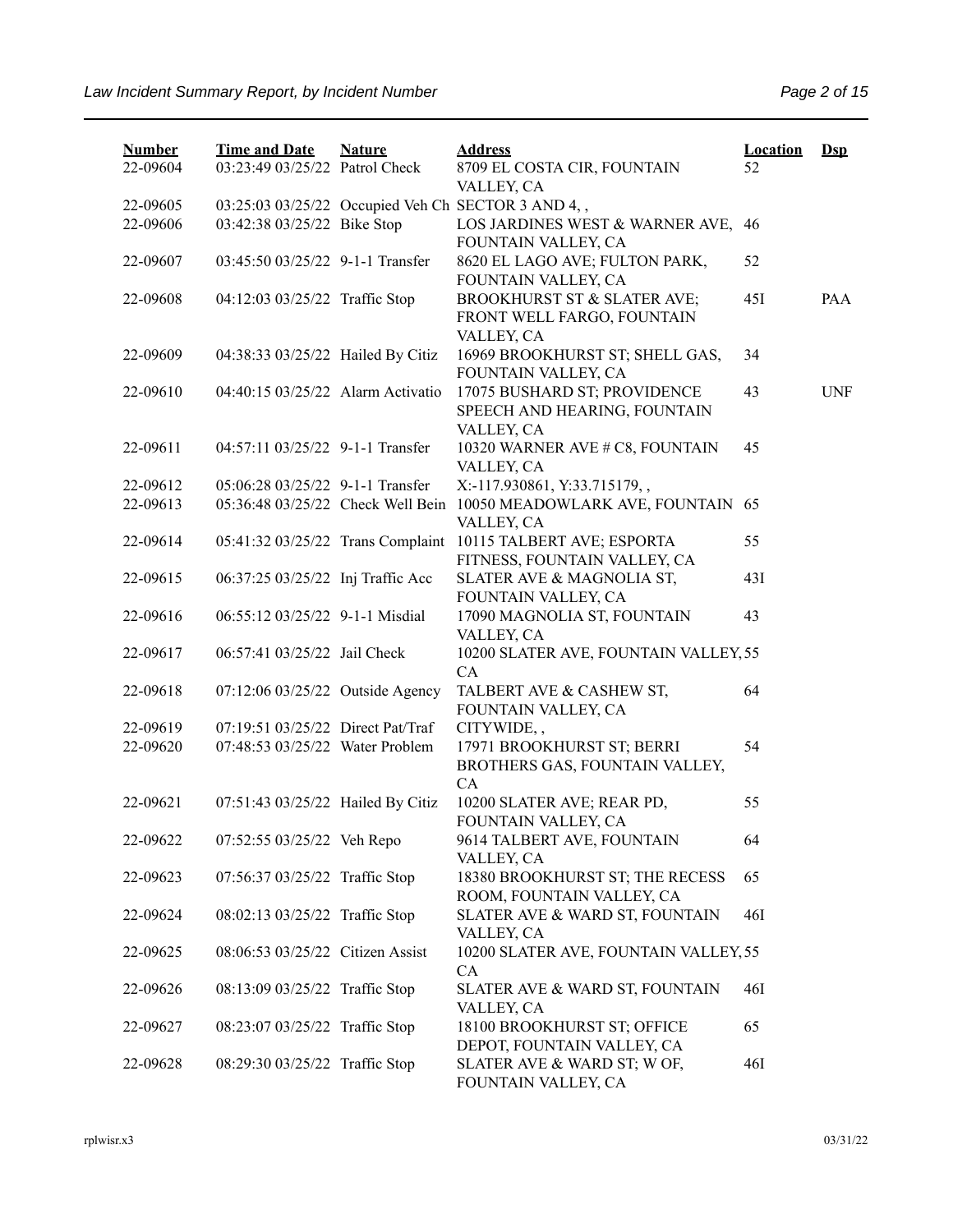| <b>Number</b><br>22-09629 | <b>Time and Date</b><br>08:39:03 03/25/22 Bike Stop | <b>Nature</b> | <b>Address</b><br>BROOKHURST ST & TALBERT AVE,                             | <b>Location</b><br>55I | $Dep$      |
|---------------------------|-----------------------------------------------------|---------------|----------------------------------------------------------------------------|------------------------|------------|
|                           |                                                     |               | FOUNTAIN VALLEY, CA                                                        |                        |            |
| 22-09630                  | 08:47:15 03/25/22 Traffic Stop                      |               | 18122 BROOKHURST ST # 2; DUNKIN<br>DONUTS, FOUNTAIN VALLEY, CA             | 65                     |            |
| 22-09631                  | 08:53:14 03/25/22 9-1-1 Incomplet                   |               | 17816 BUSHARD ST; FVHS, FOUNTAIN<br>VALLEY, CA                             | 54                     |            |
| 22-09632                  | 09:01:33 03/25/22 Traffic Stop                      |               | 18122 BROOKHURST ST # 2; DUNKIN                                            | 65                     |            |
| 22-09633                  | 09:03:48 03/25/22 Susp Subj                         |               | DONUTS, FOUNTAIN VALLEY, CA<br>16316 REDWOOD ST, FOUNTAIN                  | 24                     |            |
| 22-09634                  | 09:08:08 03/25/22 Alarm Activatio                   |               | VALLEY, CA<br>17400 BROOKHURST ST, FOUNTAIN                                | 45                     | <b>UNF</b> |
| 22-09635                  | 09:14:51 03/25/22 Hailed By Citiz                   |               | VALLEY, CA<br>BROOKHURST ST & TALBERT AVE,<br>FOUNTAIN VALLEY, CA          | 551                    |            |
| 22-09636                  | 09:15:08 03/25/22 Dist Of Peac                      |               | 9920 TALBERT AVE; OC MEMORIAL<br>HOSPITAL, FOUNTAIN VALLEY, CA             | 64                     |            |
| 22-09637                  | 09:23:26 03/25/22 Traffic Stop                      |               | WARNER AVE & EUCLID ST, FOUNTAIN 37I<br>VALLEY, CA                         |                        |            |
| 22-09638                  | 09:20:53 03/25/22 Trans Complaint                   |               | 9050 LA COLONIA AVE, FOUNTAIN<br>VALLEY, CA                                | 43                     |            |
| 22-09639                  | 09:28:48 03/25/22 Abandoned Veh                     |               | 8515 RHOADS CIR, FOUNTAIN VALLEY, 62<br>CA                                 |                        |            |
| 22-09640                  | 09:41:10 03/25/22 Traffic Stop                      |               | BROOKHURST ST & WARNER AVE; N<br>OF, FOUNTAIN VALLEY, CA                   | 35I                    |            |
| 22-09641                  | 09:46:24 03/25/22 Traffic Stop                      |               | LOS JARDINES EAST & SLATER AVE,<br>FOUNTAIN VALLEY, CA                     | 56                     |            |
| 22-09642                  | 09:53:18 03/25/22 Follow Up                         |               | 10131 REDEYE CIR, FOUNTAIN VALLEY, 55<br>CA                                |                        |            |
| 22-09643                  | 09:53:17 03/25/22 Domestic Disput                   |               | 17175 SAN MATEO ST # I, FOUNTAIN<br>VALLEY, CA                             | 45                     |            |
| 22-09644                  | 10:12:26 03/25/22 Traffic Stop                      |               | SAN MATEO ST & LA ALAMEDA AVE,<br>FOUNTAIN VALLEY, CA                      | 45                     |            |
| 22-09645                  | 10:14:47 03/25/22 Traffic Stop                      |               | 18651 BROOKHURST ST; SCHOOLS<br>FIRST CREDIT UNION, FOUNTAIN<br>VALLEY, CA | 74                     |            |
| 22-09646                  | 10:19:23 03/25/22 Vehicle Check                     |               | 18405 BROOKHURST ST; RALPHS,<br>FOUNTAIN VALLEY, CA                        | 64                     |            |
| 22-09647                  | 10:22:40 03/25/22 9-1-1 Transfer                    |               | 16061 BROOKHURST ST; ALBERTSONS, 24<br>FOUNTAIN VALLEY, CA                 |                        |            |
| 22-09648                  | 10:27:19 03/25/22 Abandoned Veh                     |               | 18400 SANTA LEONORA CIR,<br>FOUNTAIN VALLEY, CA                            | 62                     |            |
| 22-09649                  | 10:29:46 03/25/22 9-1-1 Incomplet                   |               | 17360 BROOKHURST ST; MEMORIAL<br>HEALTH SERVICES, FOUNTAIN<br>VALLEY, CA   | 45                     |            |
| 22-09650                  | 10:31:05 03/25/22 Traffic Stop                      |               | HARBOR BLVD & EDINGER AVE,<br>FOUNTAIN VALLEY, CA                          | 29                     |            |
| 22-09651                  | 10:30:21 03/25/22 Check Well Bein                   |               | 18375 EUCLID ST; GREEN ROOM,<br>FOUNTAIN VALLEY, CA                        | 66                     |            |
| 22-09652                  | 10:35:49 03/25/22 Priv Prop Imp                     |               | 17375 BROOKHURST ST; LA PAZ<br>APARTMENTS, FOUNTAIN VALLEY, CA             | 44                     |            |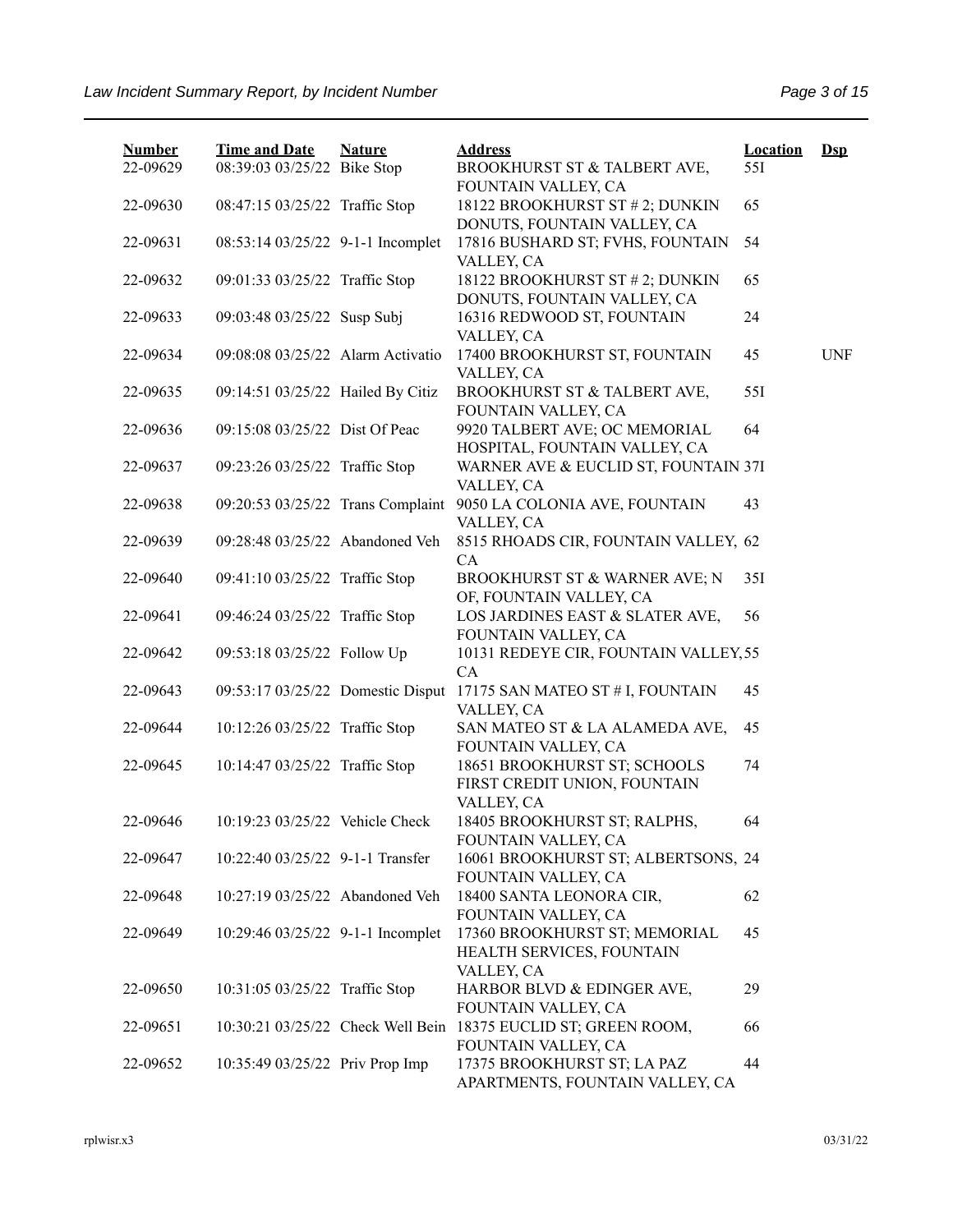| <b>Number</b> | <b>Time and Date</b>              | <b>Nature</b> | <b>Address</b>                                                                              | <b>Location</b> | $\mathbf{Dsp}$ |
|---------------|-----------------------------------|---------------|---------------------------------------------------------------------------------------------|-----------------|----------------|
| 22-09653      |                                   |               | 10:36:47 03/25/22 Non Inj-H&R Rpt EUCLID ST & LAVENDER AVE,                                 | 37              |                |
| 22-09654      | 10:34:18 03/25/22 Battery Rpt     |               | FOUNTAIN VALLEY, CA<br>17816 BUSHARD ST; FVHS, FOUNTAIN<br>VALLEY, CA                       | 54              |                |
| 22-09655      | 10:46:00 03/25/22 Alarm Activatio |               | 18618 SANTA YNEZ ST, FOUNTAIN<br>VALLEY, CA                                                 | 72              | <b>UNF</b>     |
| 22-09656      | 10:47:07 03/25/22 Traffic Stop    |               | BROOKHURST ST & WARNER AVE;<br>N/OF, FOUNTAIN VALLEY, CA                                    | 35I             |                |
| 22-09657      | 10:39:59 03/25/22 Citizen Assist  |               | 17371 MT WYNNE CIR $# B$ ; K B<br>SHEETMETAL FABRICATION INC,<br>FOUNTAIN VALLEY, CA        | 47              |                |
| 22-09658      | 10:50:18 03/25/22 Dist Of Peac    |               | 18579 BROOKHURST ST; ALBERTSONS, 74<br>FOUNTAIN VALLEY, CA                                  |                 |                |
| 22-09659      | 11:12:09 03/25/22 Traffic Stop    |               | SLATER AVE & EUCLID ST; E OF,<br>FOUNTAIN VALLEY, CA                                        | 47I             |                |
| 22-09660      | 11:20:22 03/25/22 9-1-1 Open Line |               | 10359 MARGARITA AVE, FOUNTAIN<br>VALLEY, CA                                                 | 15              |                |
| 22-09661      | 11:32:26 03/25/22 9-1-1 Incomplet |               | 17816 BUSHARD ST; FVHS, FOUNTAIN<br>VALLEY, CA                                              | 54              |                |
| 22-09662      | 11:35:31 03/25/22 Traffic Stop    |               | 10441 SLATER AVE; THE HAVENS APTS, 45<br>FOUNTAIN VALLEY, CA                                |                 |                |
| 22-09663      | 11:36:03 03/25/22 Threats Rpt     |               | 17816 BUSHARD ST; FVHS, FOUNTAIN<br>VALLEY, CA                                              | 54              | <b>INF</b>     |
| 22-09664      | 11:40:10 03/25/22 Traffic Stop    |               | SLATER AVE & WARD ST, FOUNTAIN<br>VALLEY, CA                                                | 46I             |                |
| 22-09665      | 11:41:52 03/25/22 Traffic Stop    |               | SANTA CARLOTTA ST & ELLIS AVE,<br>FOUNTAIN VALLEY, CA                                       | 62              |                |
| 22-09666      | 11:46:51 03/25/22 Outside Agency  |               | 16427 EVEREST CIR, FOUNTAIN<br>VALLEY, CA                                                   | 28              |                |
| 22-09667      | 11:50:07 03/25/22 Fyme Violation  |               | 17239 SANTA SUZANNE ST, FOUNTAIN<br>VALLEY, CA                                              | 42              |                |
| 22-09668      |                                   |               | 11:55:12 03/25/22 9-1-1 Abandoned 18193 BROOKHURST ST, FOUNTAIN<br>VALLEY, CA               | 65              |                |
| 22-09669      | 11:55:40 03/25/22 Person Down     |               | BROOKHURST ST & STONE FIELD DR, 65<br>FOUNTAIN VALLEY, CA                                   |                 |                |
| 22-09670      |                                   |               | 11:59:36 03/25/22 9-1-1 Open Line BROOKHURST ST & STONE FIELD DR, 65<br>FOUNTAIN VALLEY, CA |                 |                |
| 22-09671      | 12:06:32 03/25/22 Traffic Stop    |               | BROOKHURST ST & TALBERT AVE,<br>FOUNTAIN VALLEY, CA                                         | 55I             |                |
| 22-09672      | 12:05:06 03/25/22 Patrol Check    |               | 9569 LA AMAPOLA CIR, FOUNTAIN<br>VALLEY, CA                                                 | 54              |                |
| 22-09673      | 12:20:29 03/25/22 Traffic Stop    |               | BROOKHURST ST & TALBERT AVE,<br>FOUNTAIN VALLEY, CA                                         | 551             |                |
| 22-09674      | 12:19:06 03/25/22 Citizen Assist  |               | 17240 SAN MATEO ST # M8, FOUNTAIN 45<br>VALLEY, CA                                          |                 |                |
| 22-09675      |                                   |               | 12:23:49 03/25/22 Check Well Bein 10061 TALBERT AVE, FOUNTAIN<br>VALLEY, CA                 | 55              |                |
| 22-09676      | 12:33:56 03/25/22 Citizen Assist  |               | 9027 LA CRESCENTA AVE, FOUNTAIN<br>VALLEY, CA                                               | 53              |                |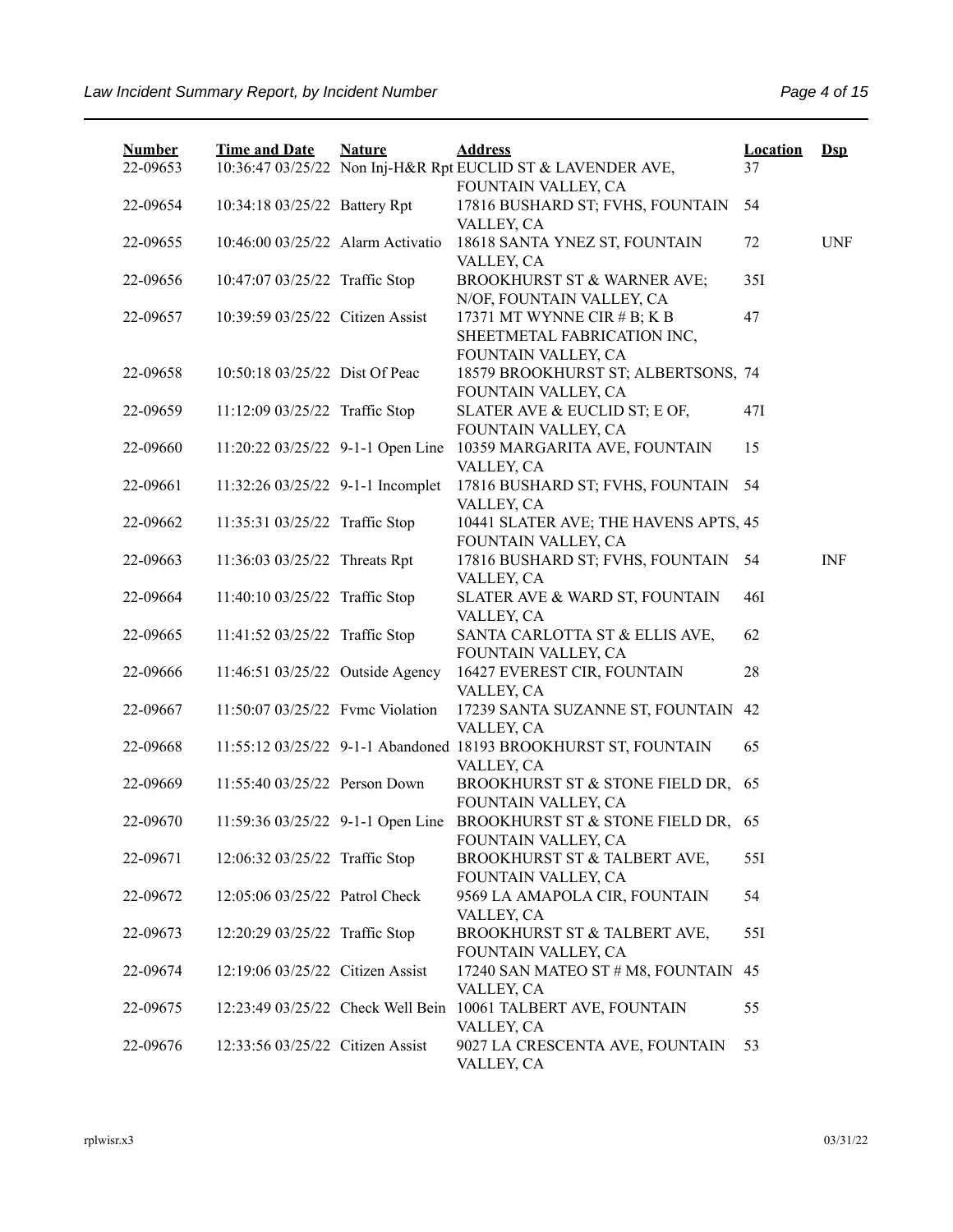| <b>Number</b> | <b>Time and Date</b>              | <b>Nature</b> | <b>Address</b>                                                   | <b>Location</b>   | $\mathbf{Dsp}$ |
|---------------|-----------------------------------|---------------|------------------------------------------------------------------|-------------------|----------------|
| 22-09677      | 12:11:23 03/25/22 Grand Theft Rpt |               | 17911 BUSHARD ST, FOUNTAIN                                       | 53                | <b>INA</b>     |
| 22-09678      | 12:52:20 03/25/22 Info Entry Only |               | VALLEY, CA<br>16427 EVEREST CIR, FOUNTAIN                        | 28                |                |
|               |                                   |               | VALLEY, CA                                                       |                   |                |
| 22-09679      | 12:56:08 03/25/22 9-1-1 Transfer  |               | 17816 BUSHARD ST, FOUNTAIN<br>VALLEY, CA                         | 54                |                |
| 22-09680      | 13:00:52 03/25/22 9-1-1 Misdial   |               | 8980 LA DONA CRT, FOUNTAIN<br>VALLEY, CA                         | 42                |                |
| 22-09681      | 13:07:17 03/25/22 Civil Issue     |               | 16040 HARBOR BLVD, FOUNTAIN                                      | 29                |                |
| 22-09682      | 13:18:02 03/25/22 9-1-1 Transfer  |               | VALLEY, CA<br>12192 EDINGER AVE FRONTAGE AVE,<br>ORANGE, CA      | OUT <sub>29</sub> |                |
| 22-09683      | 13:17:57 03/25/22 Dist Of Peac    |               | 17030 MAGNOLIA ST; WINCHELLS<br>DONUTS, FOUNTAIN VALLEY, CA      | 43                |                |
| 22-09684      | 13:16:59 03/25/22 Susp Subj       |               | 11600 WARNER AVE, FOUNTAIN                                       | 48                |                |
| 22-09685      | 13:25:41 03/25/22 9-1-1 Incomplet |               | VALLEY, CA<br>17239 NEWHOPE ST, FOUNTAIN                         | 47                |                |
|               |                                   |               | VALLEY, CA                                                       |                   |                |
| 22-09686      | 13:27:24 03/25/22 9-1-1 Open Line |               | 17239 NEWHOPE ST, FOUNTAIN<br>VALLEY, CA                         | 47                |                |
| 22-09687      | 13:27:20 03/25/22 Registrant      |               | EUCLID ST & WARNER AVE, FOUNTAIN 37I<br>VALLEY, CA               |                   |                |
| 22-09688      | 13:29:46 03/25/22 9-1-1 Misdial   |               | 18035 BROOKHURST ST, FOUNTAIN                                    | 64                |                |
| 22-09689      | 13:42:45 03/25/22 Citizen Assist  |               | VALLEY, CA<br>9600 DOLPHIN AVE; VALLEY VISTA,                    | 54                |                |
| 22-09690      | 13:52:41 03/25/22 Priv Prop Imp   |               | FOUNTAIN VALLEY, CA<br>15906 GODWIN CRT, FOUNTAIN<br>VALLEY, CA  | 18                |                |
| 22-09691      | 14:09:00 03/25/22 Traffic Hazard  |               | EDINGER AVE & EUCLID ST, FOUNTAIN 17I<br>VALLEY, CA              |                   |                |
| 22-09692      | 14:54:18 03/25/22 Grand Theft Rpt |               | 16560 TERREL ST, FOUNTAIN VALLEY, 38<br>CA                       |                   |                |
| 22-09693      | 15:03:14 03/25/22 9-1-1 Transfer  |               | 9165 EL TANGO CIR, FOUNTAIN<br>VALLEY, CA                        | 53                |                |
| 22-09694      | 15:08:28 03/25/22 Receipt         |               | 17628 SANTA MARIA ST, FOUNTAIN<br>VALLEY, CA                     | 52                |                |
| 22-09695      | 15:22:54 03/25/22 Direct Pat/Traf |               | EUCLID ST & WARNER AVE, FOUNTAIN 37I<br>VALLEY, CA               |                   |                |
| 22-09696      | 15:26:12 03/25/22 Traffic Stop    |               | LOS JARDINES WEST & WARNER AVE, 46                               |                   |                |
| 22-09697      | 15:33:55 03/25/22 Traffic Stop    |               | FOUNTAIN VALLEY, CA<br>11025 WARNER AVE; EL POLLO LOCO, 37       |                   |                |
| 22-09698      | 15:34:56 03/25/22 9-1-1 Transfer  |               | FOUNTAIN VALLEY, CA<br>18060 NEWHOPE ST, FOUNTAIN                | 67                |                |
| 22-09699      | 15:44:15 03/25/22 Traffic Stop    |               | VALLEY, CA<br>EUCLID ST & WARNER AVE, FOUNTAIN 37I<br>VALLEY, CA |                   |                |
| 22-09700      | 15:48:42 03/25/22 Traffic Stop    |               | EUCLID ST & WARNER AVE; N OF,<br>FOUNTAIN VALLEY, CA             | 37I               |                |
| 22-09701      | 15:55:48 03/25/22 Traffic Stop    |               | 17816 BUSHARD ST; FVHS, FOUNTAIN<br>VALLEY, CA                   | 54                |                |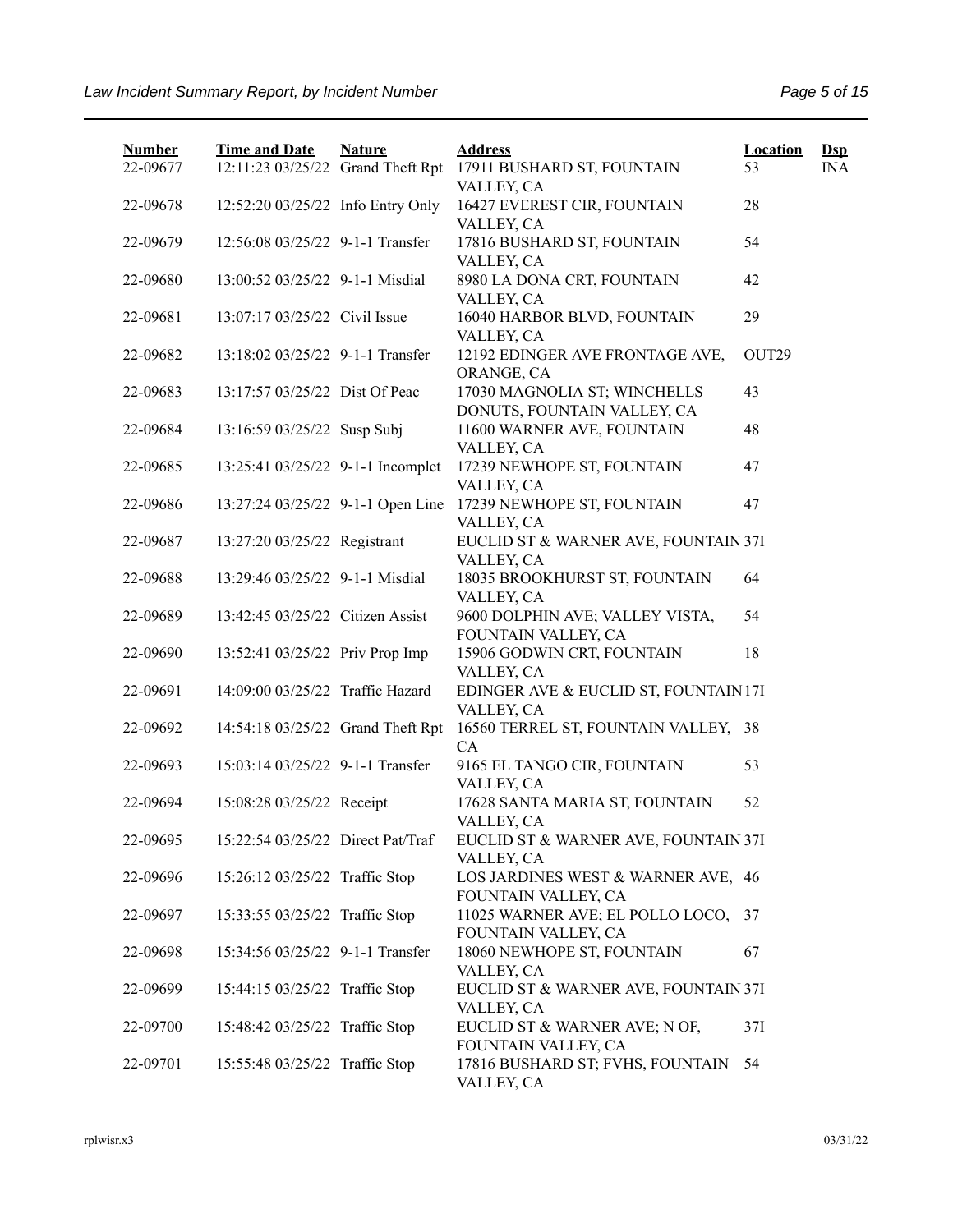| <b>Number</b> | <b>Time and Date</b>              | <b>Nature</b> | <b>Address</b>                                                       | <b>Location</b> | $\mathbf{Dsp}$ |
|---------------|-----------------------------------|---------------|----------------------------------------------------------------------|-----------------|----------------|
| 22-09702      | 15:56:18 03/25/22 Traffic Stop    |               | NEWLAND ST & TALBERT AVE,<br>FOUNTAIN VALLEY, CA                     | 52I             |                |
| 22-09703      | 15:57:39 03/25/22 Citizen Assist  |               | 17340 SANTA SUZANNE ST; TAMURA                                       | 42              |                |
|               |                                   |               | SCHOOL, FOUNTAIN VALLEY, CA                                          |                 |                |
| 22-09704      | 16:05:23 03/25/22 Traffic Stop    |               | MT HOPE ST & WARNER AVE,                                             | 47              |                |
|               |                                   |               | FOUNTAIN VALLEY, CA                                                  |                 |                |
| 22-09705      | 16:08:13 03/25/22 Traffic Stop    |               | SLATER AVE & LOS JARDINES WEST,<br>FOUNTAIN VALLEY, CA               | 46              |                |
| 22-09706      | 16:13:33 03/25/22 Petty Theft Rpt |               | 9630 EL REY AVE # 7, FOUNTAIN                                        | 44              |                |
|               |                                   |               | VALLEY, CA                                                           |                 |                |
| 22-09707      | 16:17:25 03/25/22 Traffic Stop    |               | MAGNOLIA ST & TALBERT AVE,                                           | 53I             |                |
|               |                                   |               | FOUNTAIN VALLEY, CA                                                  |                 |                |
| 22-09708      | 16:24:07 03/25/22 9-1-1 Misdial   |               | 17100 EUCLID ST; FV HOSPITAL,<br>FOUNTAIN VALLEY, CA                 | 47              |                |
| 22-09709      | 16:25:18 03/25/22 Non Inj H&R     |               | MAGNOLIA ST & TALBERT AVE,                                           | 53I             |                |
|               |                                   |               | FOUNTAIN VALLEY, CA                                                  |                 |                |
| 22-09710      | 16:27:27 03/25/22 Traffic Hazard  |               | MAGNOLIA ST & SLATER AVE,                                            | 43I             |                |
|               |                                   |               | FOUNTAIN VALLEY, CA                                                  |                 |                |
| 22-09711      | 16:28:47 03/25/22 Traffic Stop    |               | LOS JARDINES EAST & SLATER AVE,                                      | 56              |                |
|               |                                   |               | FOUNTAIN VALLEY, CA                                                  |                 |                |
| 22-09712      | 16:29:11 03/25/22 Traffic Stop    |               | 11420 WARNER AVE; MEMORIALCARE 47<br>MEDICAL GROUP, FOUNTAIN VALLEY, |                 |                |
|               |                                   |               | CA                                                                   |                 |                |
| 22-09713      | 16:34:57 03/25/22 9-1-1 Open Line |               | 10689 LEHNHARDT AVE, FOUNTAIN                                        | 16              |                |
|               |                                   |               | VALLEY, CA                                                           |                 |                |
| 22-09714      | 16:32:12 03/25/22 Citizen Assist  |               | 10379 SLATER AVE, FOUNTAIN VALLEY, 45                                |                 |                |
|               |                                   |               | <b>CA</b>                                                            |                 |                |
| 22-09715      | 17:07:59 03/25/22 Traffic Stop    |               | 16566 NEWHOPE ST; LOS AMIGOS HS,                                     | 38              |                |
|               |                                   |               | FOUNTAIN VALLEY, CA                                                  |                 |                |
| 22-09716      | 17:22:00 03/25/22 Trans Complaint |               | TALBERT AVE & LOS VASOS ST,<br>FOUNTAIN VALLEY, CA                   | 56              |                |
| 22-09717      | 17:27:20 03/25/22 9-1-1 Transfer  |               | 17065 SAN BRUNO ST # K, FOUNTAIN                                     | 45              |                |
|               |                                   |               | VALLEY, CA                                                           |                 |                |
| 22-09718      | 17:46:43 03/25/22 Citizen Assist  |               | 10200 SLATER AVE, FOUNTAIN VALLEY, 55                                |                 |                |
|               |                                   |               | <b>CA</b>                                                            |                 |                |
| 22-09719      | 17:52:07 03/25/22 Alarm Activatio |               | 10748 COBALT CRT, FOUNTAIN                                           | 16              |                |
|               |                                   |               | VALLEY, CA                                                           |                 |                |
| 22-09720      | 18:01:17 03/25/22 Keep The Peace  |               | 9856 PETERS CRT, FOUNTAIN VALLEY, 64<br>CA                           |                 |                |
| 22-09721      | 18:23:35 03/25/22 9-1-1 Open Line |               | 16211 BUSHARD ST, FOUNTAIN                                           | 24              |                |
|               |                                   |               | VALLEY, CA                                                           |                 |                |
| 22-09722      |                                   |               | 18:38:25 03/25/22 Check Well Bein 16400 BROOKHURST ST; FV REC        | 25              |                |
|               |                                   |               | CENTER, FOUNTAIN VALLEY, CA                                          |                 |                |
| 22-09723      | 18:45:19 03/25/22 Domestic Disput |               | 10286 LA HACIENDA AVE # E2,                                          | 45              |                |
|               |                                   |               | FOUNTAIN VALLEY, CA                                                  |                 |                |
| 22-09724      | 18:59:55 03/25/22 Dist Of Peac    |               | 18720 LAS FLORES ST; GISLER<br>SCHOOL, FOUNTAIN VALLEY, CA           | 75              |                |
| 22-09725      | 19:20:53 03/25/22 Traffic Stop    |               | BROOKHURST ST & TALBERT AVE,                                         | 55I             |                |
|               |                                   |               | FOUNTAIN VALLEY, CA                                                  |                 |                |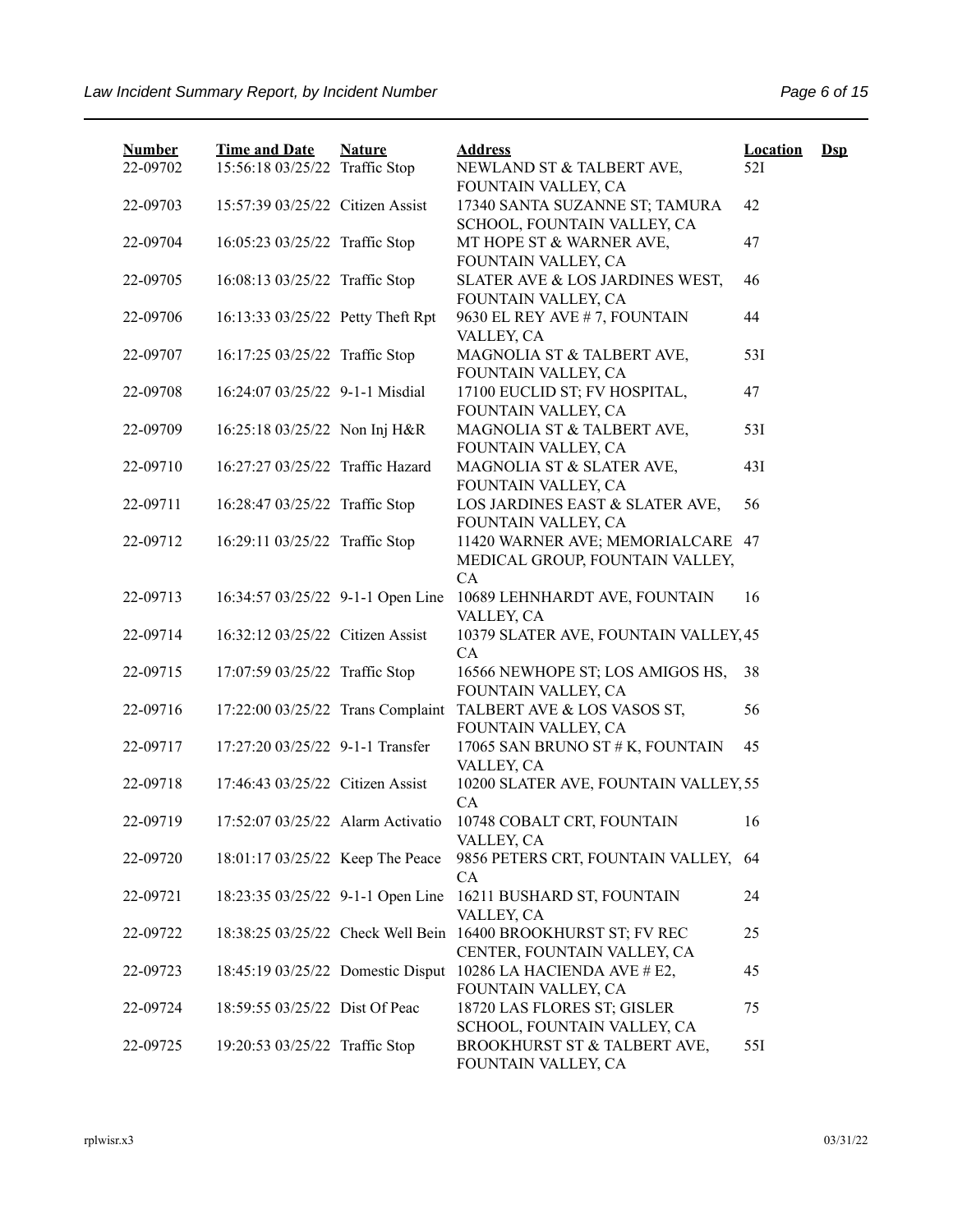| <b>Number</b> | <b>Time and Date</b>              | <b>Nature</b> | <b>Address</b>                                                                            | <b>Location</b> | $Ds$       |
|---------------|-----------------------------------|---------------|-------------------------------------------------------------------------------------------|-----------------|------------|
| 22-09726      | 19:31:59 03/25/22 Illegal Solicit |               | 11085 WARNER AVE; STATER<br>BROTHERS, FOUNTAIN VALLEY, CA                                 | 37              |            |
| 22-09727      | 20:17:43 03/25/22 Traffic Stop    |               | 405 & TALBERT AVE, FOUNTAIN<br>VALLEY, CA                                                 | 65              |            |
| 22-09728      | 20:22:48 03/25/22 Coyote Issue    |               | 18258 BIG BEN CRT, FOUNTAIN<br>VALLEY, CA                                                 | 65              |            |
| 22-09729      | 20:22:06 03/25/22 Domestic Disput |               | 18027 MT NORBY CIR, FOUNTAIN<br>VALLEY, CA                                                | 63              |            |
| 22-09730      | 20:25:01 03/25/22 Traffic Stop    |               | BUSHARD ST & TALBERT AVE,<br>FOUNTAIN VALLEY, CA                                          | 54I             |            |
| 22-09731      | 20:27:32 03/25/22 Traffic Hazard  |               | HARBOR BLVD & EDINGER AVE,                                                                | OUT29           |            |
| 22-09732      | 20:46:48 03/25/22 Traffic Stop    |               | FOUNTAIN VALLEY, CA<br>17971 BROOKHURST ST; BERRI<br>BROTHERS GAS, FOUNTAIN VALLEY,<br>CA | 54              |            |
| 22-09733      | 20:50:25 03/25/22 9-1-1 Incomplet |               | 19062 BUSHARD ST,,                                                                        |                 |            |
| 22-09734      | 20:52:46 03/25/22 Traffic Stop    |               | BROOKHURST ST & TALBERT AVE,<br>FOUNTAIN VALLEY, CA                                       | 55I             |            |
| 22-09735      | 21:17:20 03/25/22 Trans Complaint |               | 11085 WARNER AVE; STATER<br>BROTHERS, FOUNTAIN VALLEY, CA                                 | 37              |            |
| 22-09736      | 21:18:41 03/25/22 Foot Patrol     |               | EL ESTE AVE & WARD ST, FOUNTAIN<br>VALLEY, CA                                             | 56              |            |
| 22-09737      | 21:22:26 03/25/22 Attempt Suicide |               | 17360 BROOKHURST ST, FOUNTAIN<br>VALLEY, CA                                               | 45              |            |
| 22-09738      |                                   |               | 21:31:28 03/25/22 Trans Complaint 11035 WARNER AVE; PHO KIM QUY,<br>FOUNTAIN VALLEY, CA   | 37              |            |
| 22-09739      | 21:51:19 03/25/22 Keep The Peace  |               | 11383 STONECRESS AVE, FOUNTAIN<br>VALLEY, CA                                              | 37              |            |
| 22-09740      | 22:03:50 03/25/22 9-1-1 Transfer  |               | 16798 WILLOW CIR, FOUNTAIN<br>VALLEY, CA                                                  | 33              |            |
| 22-09741      | 22:07:57 03/25/22 Outside Agency  |               | 16798 WILLOW CIR, FOUNTAIN<br>VALLEY, CA                                                  | 33              |            |
| 22-09742      | 22:17:50 03/25/22 Patrol Check    |               | 17200 BROOKHURST ST, FOUNTAIN<br>VALLEY, CA                                               | 45              |            |
| 22-09743      | 22:34:31 03/25/22 Alarm Activatio |               | 9945 WARNER AVE; HOT OFF THE<br>GRILL, FOUNTAIN VALLEY, CA                                | 34              | <b>UNF</b> |
| 22-09744      | 22:48:25 03/25/22 Traffic Stop    |               | MAGNOLIA ST & MARTIN AVE,                                                                 | 72              |            |
| 22-09745      | 22:54:41 03/25/22 Patrol Check    |               | FOUNTAIN VALLEY, CA<br>17950 MAGNOLIA ST; BIG LOTS,                                       | 53              |            |
| 22-09746      | 23:34:51 03/25/22 Patrol Check    |               | FOUNTAIN VALLEY, CA<br>8709 EL COSTA CIR, FOUNTAIN                                        | 52              |            |
| 22-09747      | 23:47:15 03/25/22 Patrol Check    |               | VALLEY, CA<br>EVEREST,,                                                                   |                 |            |
| 22-09748      | 23:55:18 03/25/22 Hailed By Citiz |               | PACIFIC ST & VIRGINIA CIR, FOUNTAIN66                                                     |                 |            |
|               |                                   |               | VALLEY, CA                                                                                |                 |            |
| 22-09749      | 00:21:17 03/26/22 Drunk Driver    |               | TALBERT AVE & BROOKHURST ST,<br>FOUNTAIN VALLEY, CA                                       | 55I             |            |
| 22-09750      | 01:16:17 03/26/22 9-1-1 Transfer  |               | 16350 HARBOR BLVD, ORANGE, CA                                                             | OUT29           |            |
| 22-09751      | 01:18:33 03/26/22 Alarm Activatio |               | 9945 WARNER AVE; HOT OFF THE<br>GRILL, FOUNTAIN VALLEY, CA                                | 34              | <b>UNF</b> |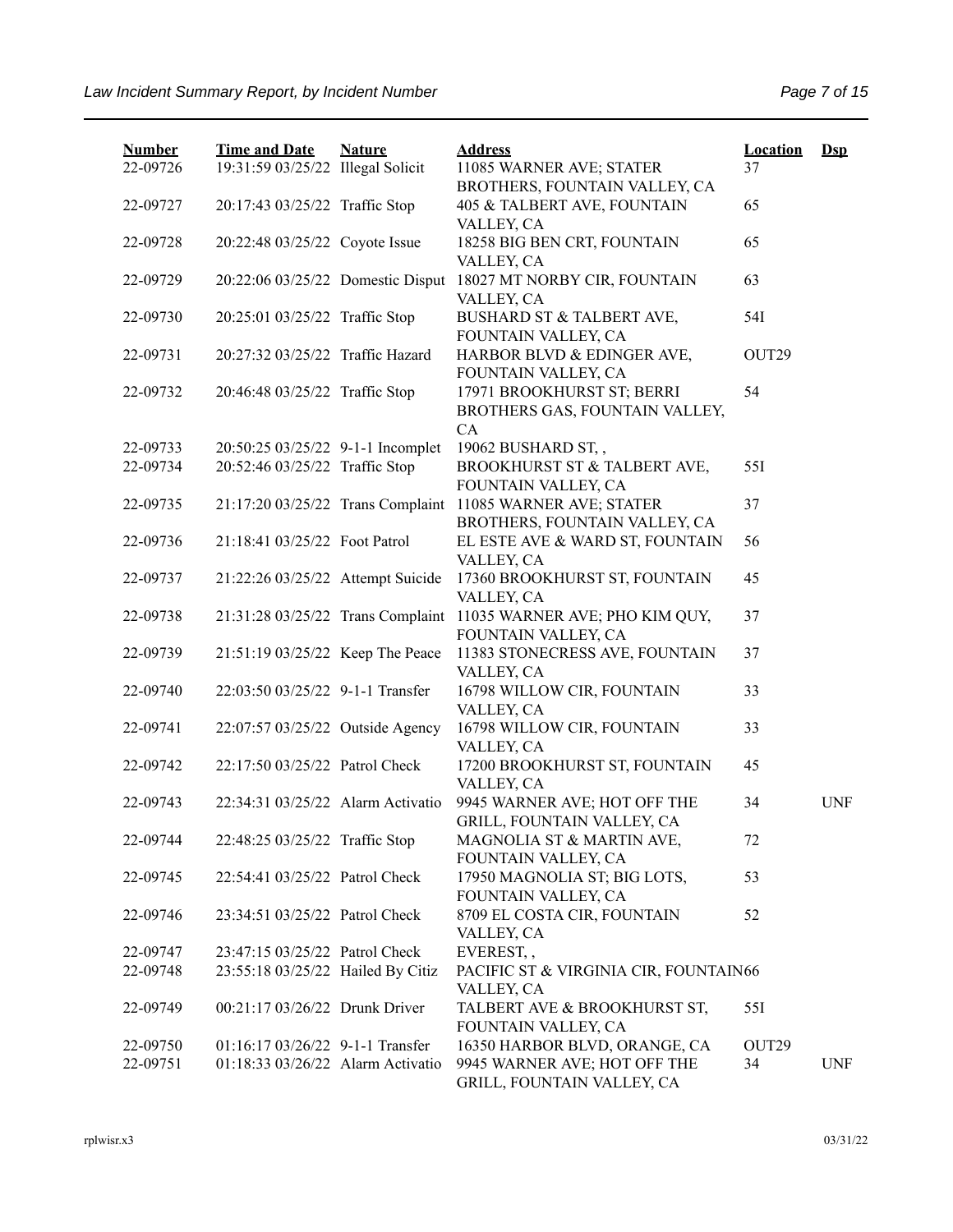| <b>Number</b> | <b>Time and Date</b>              | <b>Nature</b> | <b>Address</b>                                                                  | <b>Location</b> | $\mathbf{Dsp}$ |
|---------------|-----------------------------------|---------------|---------------------------------------------------------------------------------|-----------------|----------------|
| 22-09752      | 01:22:14 03/26/22 Domestic Disput |               | 16350 HARBOR BLVD; PACIFIC WOODS OUT29<br>APTS; #704, ORANGE, CA                |                 |                |
| 22-09753      | 01:51:17 03/26/22 Susp Subj       |               | HARBOR / WARNER, SANTA ANA, CA                                                  | 48              |                |
| 22-09754      | 01:54:28 03/26/22 Outside Agency  |               | 16350 HARBOR BLVD; PACIFIC WOODS OUT29<br>APTS, ORANGE, CA                      |                 |                |
| 22-09755      | 01:57:53 03/26/22 Ped Check       |               | SECTOR3-4,,                                                                     |                 |                |
| 22-09756      | 02:48:44 03/26/22 Drunk Driver    |               | FRONT PD,,                                                                      |                 |                |
| 22-09757      | 03:12:34 03/26/22 9-1-1 Transfer  |               | 11680 WARNER AVE; MANOR CARE OF 48<br>FOUNTAIN VALLEY, FOUNTAIN<br>VALLEY, CA   |                 |                |
| 22-09758      | 03:21:23 03/26/22 Direct Pat/Othe |               | 16801 EUCLID ST; MILE SQUARE PARK, 36<br>ORANGE, CA                             |                 |                |
| 22-09759      | 03:23:59 03/26/22 Vehicle Check   |               | PARK ENRT HEIL,,                                                                |                 |                |
| 22-09760      | 03:46:45 03/26/22 Vehicle Check   |               | WARNER AVE & WARD ST; WEST,<br>FOUNTAIN VALLEY, CA                              | 36I             |                |
| 22-09761      | 03:59:51 03/26/22 Patrol Check    |               | 10545 SLATER AVE; 7 ELEVEN,<br>FOUNTAIN VALLEY, CA                              | 46              |                |
| 22-09762      | 05:02:19 03/26/22 Patrol Check    |               | HARPER VLLEY,,                                                                  |                 |                |
| 22-09763      | 05:34:55 03/26/22 Patrol Check    |               | 9925 WARNER AVE; TACO BELL,<br>FOUNTAIN VALLEY, CA                              | 34              |                |
| 22-09764      | 05:46:31 03/26/22 9-1-1 Open Line |               | 16600 HARBOR BLVD, FOUNTAIN<br>VALLEY, CA                                       | 39              |                |
| 22-09765      | 07:30:54 03/26/22 Alarm Activatio |               | 9025 WARNER AVE # E; FRED LOYA<br>INSURANCE, FOUNTAIN VALLEY, CA                | 33              |                |
| 22-09766      | 08:54:13 03/26/22 9-1-1 Misdial   |               | 18081 MAGNOLIA ST; CRUNCH<br>FITNESS, FOUNTAIN VALLEY, CA                       | 62              |                |
| 22-09767      | 09:23:20 03/26/22 Susp Subj       |               | EUCLID ST & HEIL AVE, FOUNTAIN<br>VALLEY, CA                                    | 27I             | <b>DAA</b>     |
| 22-09768      | 09:44:45 03/26/22 Vin Verificatio |               | 10200 SLATER AVE, FOUNTAIN VALLEY, 55<br>CA                                     |                 |                |
| 22-09769      | 09:45:51 03/26/22 9-1-1 Open Line |               | 16061 BROOKHURST ST; ALBERTSONS, 24<br>FOUNTAIN VALLEY, CA                      |                 |                |
| 22-09770      | 10:00:23 03/26/22 Civil Issue     |               | 17860 NEWHOPE ST # 102; KINECTA<br>FEDERAL CREDIT UNION, FOUNTAIN<br>VALLEY, CA | 57              |                |
| 22-09771      | 10:08:22 03/26/22 Property Rpt    |               | 9300 GARDENIA AVE; NIEBLAS PARK,<br>FOUNTAIN VALLEY, CA                         | 33              |                |
| 22-09772      | 10:47:23 03/26/22 Trans Complaint |               | 9945 WARNER AVE; HOT OFF THE<br>GRILL, FOUNTAIN VALLEY, CA                      | 34              |                |
| 22-09773      | 10:50:47 03/26/22 Susp Circs      |               | ELLIS AVE FRONTAGE AVE & SANTA<br>ALBERTA CIR, FOUNTAIN VALLEY, CA              | 62              |                |
| 22-09774      | 11:02:42 03/26/22 Drug Activity   |               | 16175 CACHE ST, FOUNTAIN VALLEY,<br><b>CA</b>                                   | 23              |                |
| 22-09775      | 11:08:00 03/26/22 Alarm Activatio |               | 11250 SLATER AVE, FOUNTAIN VALLEY, 57<br>CA                                     |                 |                |
| 22-09776      | 11:12:24 03/26/22 Alarm Activatio |               | 9642 SORREL ST, FOUNTAIN VALLEY,<br>CA                                          | 24              | <b>UNF</b>     |
| 22-09777      | 11:24:36 03/26/22 Citizen Assist  |               | 10200 SLATER AVE, FOUNTAIN VALLEY, 55<br>CA                                     |                 |                |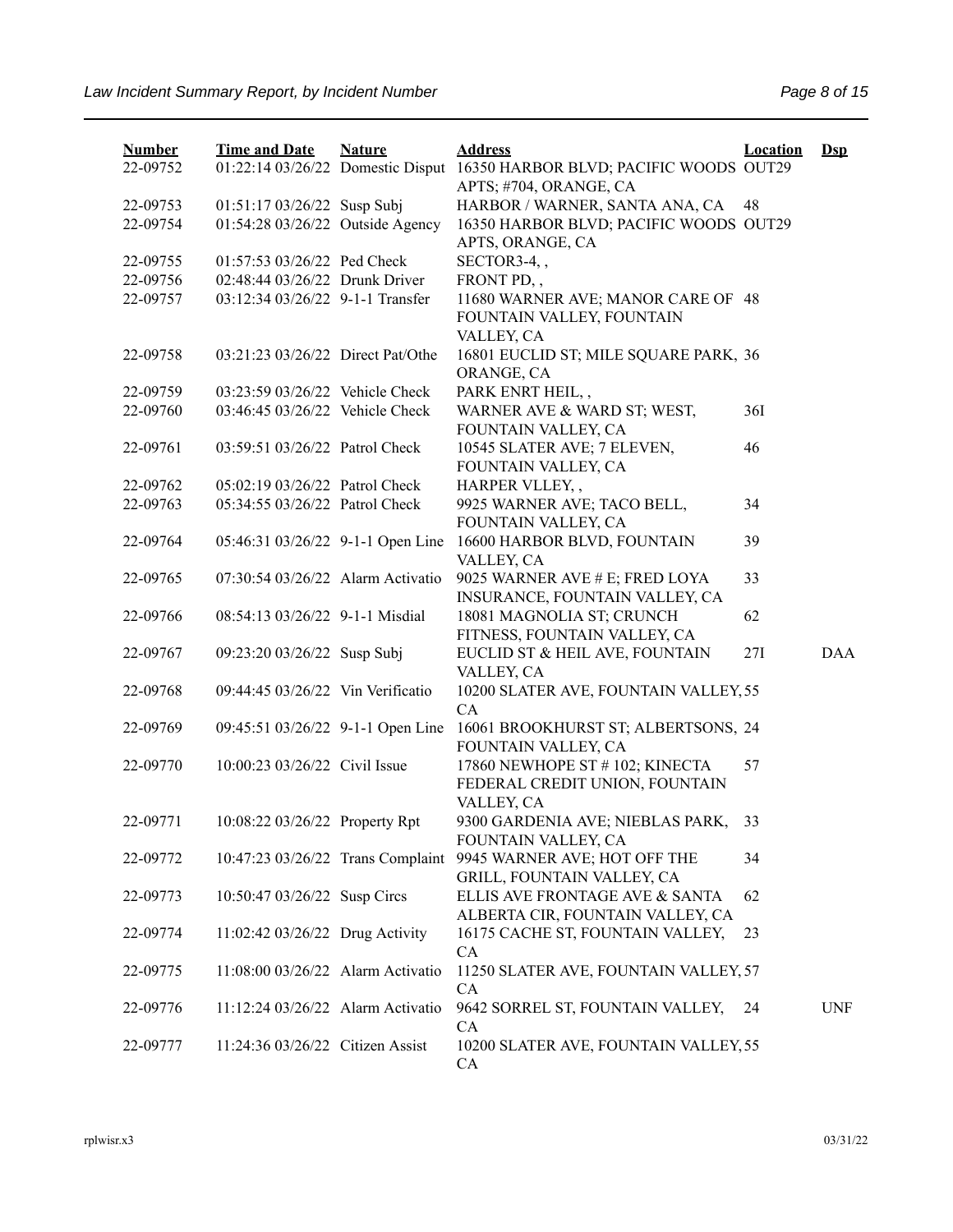| <b>Number</b> | <b>Time and Date</b>              | <b>Nature</b> | <b>Address</b>                                                     | <b>Location</b> | $\mathbf{Dsp}$ |
|---------------|-----------------------------------|---------------|--------------------------------------------------------------------|-----------------|----------------|
| 22-09778      | 11:31:51 03/26/22 Citizen Assist  |               | 17165 NEWHOPE ST # K; REFLECTIONS 47<br>RECOVERY CENTER, FOUNTAIN  |                 |                |
|               |                                   |               | VALLEY, CA                                                         |                 |                |
| 22-09779      | 11:50:38 03/26/22 Patrol Check    |               | 9455 CLOVER AVE, FOUNTAIN VALLEY, 33                               |                 |                |
|               |                                   |               | CA                                                                 |                 |                |
| 22-09780      | 12:25:24 03/26/22 9-1-1 Misdial   |               | 17075 BUSHARD ST; PROVIDENCE<br>SPEECH AND HEARING, FOUNTAIN       | 43              |                |
|               |                                   |               | VALLEY, CA                                                         |                 |                |
| 22-09781      | 12:24:09 03/26/22 Abandoned Veh   |               | 17940 NEWHOPE ST; PETSMART,                                        | 57              |                |
|               |                                   |               | FOUNTAIN VALLEY, CA                                                |                 |                |
| 22-09782      |                                   |               | 12:29:14 03/26/22 Check Well Bein ELLIS AVE & WARD ST, FOUNTAIN    | <b>66I</b>      |                |
|               |                                   |               | VALLEY, CA                                                         |                 |                |
| 22-09783      | 12:38:47 03/26/22 Outside Agency  |               | EUCLID ST & 405, FOUNTAIN VALLEY,<br>CA                            | 67              |                |
| 22-09784      | 12:54:33 03/26/22 Noise Complaint |               | 9057 LA CRESCENTA AVE, FOUNTAIN                                    | 53              |                |
|               |                                   |               | VALLEY, CA                                                         |                 |                |
| 22-09785      | 13:18:44 03/26/22 Citizen Assist  |               | 17951 LOS VASOS ST, FOUNTAIN                                       | 56              | <b>INF</b>     |
|               |                                   |               | VALLEY, CA                                                         |                 |                |
| 22-09786      | 13:21:01 03/26/22 9-1-1 Open Line |               | 18041 MAGNOLIA ST; HONG HAI                                        | 62              |                |
| 22-09787      | 13:31:44 03/26/22 9-1-1 Misdial   |               | DINING INC, FOUNTAIN VALLEY, CA<br>16540 HARBOR BLVD # F, FOUNTAIN | 39              |                |
|               |                                   |               | VALLEY, CA                                                         |                 |                |
| 22-09788      | 13:38:03 03/26/22 Check Well Bein |               | 16400 BROOKHURST ST; FV REC                                        | 25              | PAA            |
|               |                                   |               | CENTER, FOUNTAIN VALLEY, CA                                        |                 |                |
| 22-09789      | 13:54:13 03/26/22 Citizen Assist  |               | 10832 WARNER AVE; DAVES HOT                                        | 46              |                |
|               |                                   |               | CHICKEN, FOUNTAIN VALLEY, CA                                       |                 |                |
| 22-09790      | 14:06:19 03/26/22 Check Well Bein |               | 17130 SAN MATEO ST # B19, FOUNTAIN 45<br>VALLEY, CA                |                 |                |
| 22-09791      | 14:29:27 03/26/22 9-1-1 Misdial   |               | 16189 EUCLID ST, FOUNTAIN VALLEY,                                  | 27              |                |
|               |                                   |               | CA                                                                 |                 |                |
| 22-09792      | 14:32:52 03/26/22 9-1-1 Misdial   |               | 18081 MAGNOLIA ST; CRUNCH                                          | 62              |                |
|               |                                   |               | FITNESS, FOUNTAIN VALLEY, CA                                       |                 |                |
| 22-09793      | 14:44:49 03/26/22 Susp Circs      |               | 10200 SLATER AVE, FOUNTAIN VALLEY, 55                              |                 |                |
| 22-09794      | 14:46:09 03/26/22 Alarm Activatio |               | CA<br>11310 SLATER AVE, FOUNTAIN VALLEY, 57                        |                 | <b>UNF</b>     |
|               |                                   |               | CA                                                                 |                 |                |
| 22-09795      | 14:59:03 03/26/22 9-1-1 Transfer  |               | 16600 HARBOR BLVD, FOUNTAIN                                        | 39              |                |
|               |                                   |               | VALLEY, CA                                                         |                 |                |
| 22-09796      | 14:58:08 03/26/22 Dist Of Peac    |               | 16400 BROOKHURST ST; FV REC                                        | 25              |                |
|               |                                   |               | CENTER, FOUNTAIN VALLEY, CA                                        |                 |                |
| 22-09797      | 15:04:02 03/26/22 Non Injury Tc   |               | MAGNOLIA ST & GARFIELD AVE,<br>FOUNTAIN VALLEY, CA                 | OUT73           |                |
| 22-09798      | 15:10:27 03/26/22 9-1-1 Open Line |               | 10305 EDINGER AVE, FOUNTAIN                                        | 25              |                |
|               |                                   |               | VALLEY, CA                                                         |                 |                |
| 22-09799      | 15:14:41 03/26/22 9-1-1 Open Line |               | 18905 SANTA ISADORA CIR, FOUNTAIN 72                               |                 |                |
|               |                                   |               | VALLEY, CA                                                         |                 |                |
|               |                                   |               |                                                                    |                 |                |
| 22-09801      | 15:37:26 03/26/22 Ped Check       |               | LILAC AVE & HARBOR BLVD; W-OF,                                     | 19I             |                |
|               |                                   |               | $\pi$                                                              |                 |                |

FOUNTAIN VALLEY, CA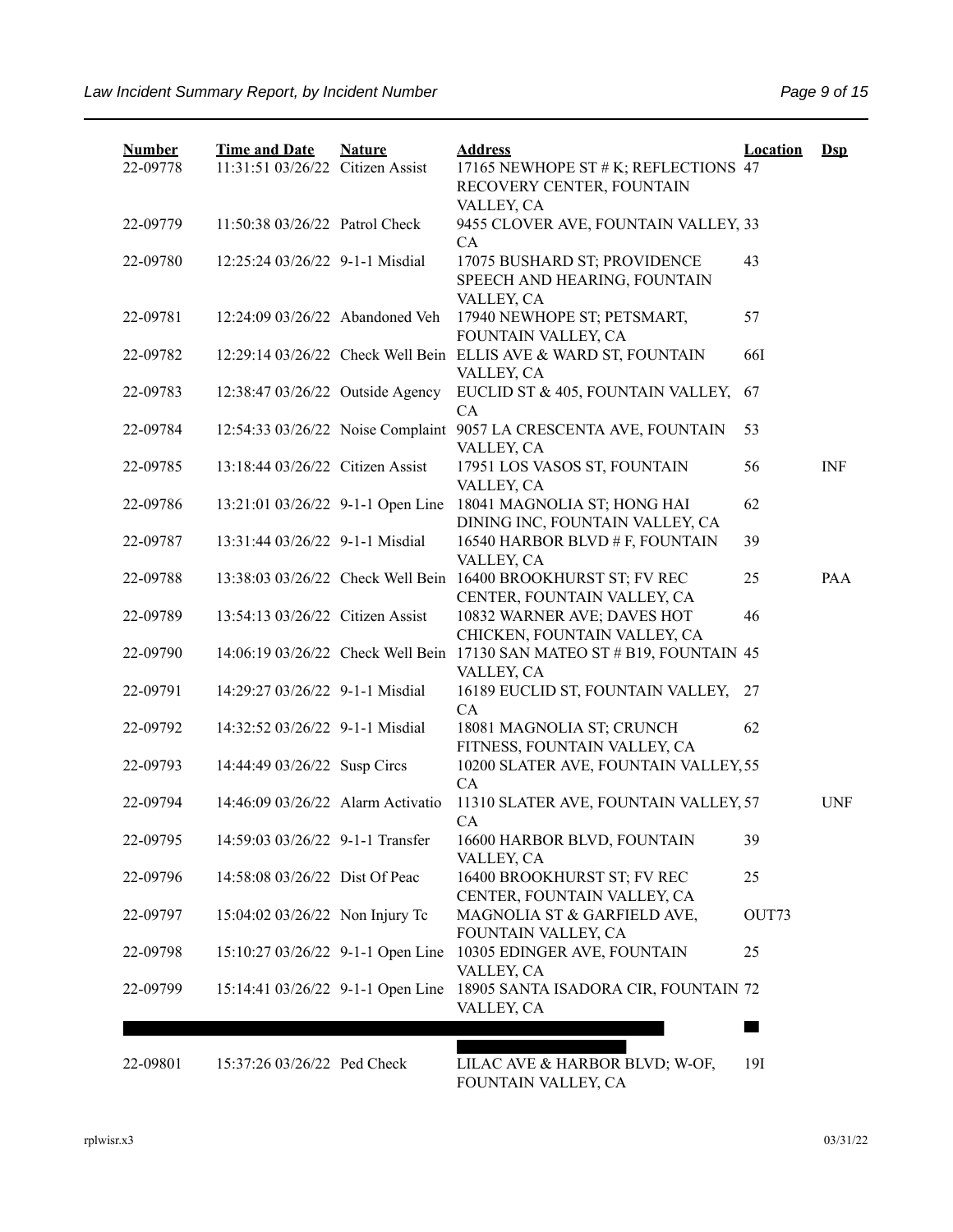| <b>Number</b><br>22-09802 | <b>Time and Date</b><br>15:36:40 03/26/22 Battery Now | <b>Nature</b> | <b>Address</b><br>16801 EUCLID ST; MILE SQUARE PARK, 36                    | <b>Location</b> | $Dsp$      |
|---------------------------|-------------------------------------------------------|---------------|----------------------------------------------------------------------------|-----------------|------------|
| 22-09803                  | 15:39:30 03/26/22 9-1-1 Open Line                     |               | ORANGE, CA<br>18449 BROOKHURST ST #12; GREEN                               | 64              |            |
|                           |                                                       |               | SPOT CLEANERS, FOUNTAIN VALLEY,<br>CA                                      |                 |            |
| 22-09804                  | 15:40:56 03/26/22 Public Works                        |               | 8782 LA ZANA CRT, FOUNTAIN VALLEY, 42<br>CA                                |                 |            |
| 22-09805                  | 15:53:44 03/26/22 Ped Check                           |               | EUCLID ST & WARNER AVE; 7-11,<br>FOUNTAIN VALLEY, CA                       | 37I             |            |
| 22-09806                  | 16:09:15 03/26/22 Dv Rpt                              |               | 10649 EL TORO AVE, FOUNTAIN<br>VALLEY, CA                                  | 56              |            |
| 22-09807                  | 16:11:21 03/26/22 Patrol Check                        |               | 16149 MESQUITE ST; ALLEN PARK,<br>FOUNTAIN VALLEY, CA                      | 24              |            |
| 22-09808                  | 16:13:33 03/26/22 9-1-1 Misdial                       |               | 16600 HARBOR BLVD, FOUNTAIN<br>VALLEY, CA                                  | 39              |            |
| 22-09809                  | 16:30:52 03/26/22 Veh Burg Rpt                        |               | 16149 BROOKHURST ST, FOUNTAIN<br>VALLEY, CA                                | 24              | <b>INA</b> |
| 22-09810                  | 18:00:16 03/26/22 Information                         |               | 10200 SLATER AVE, FOUNTAIN VALLEY, 55<br>CA                                |                 |            |
| 22-09811                  | 18:17:50 03/26/22 9-1-1 Transfer                      |               | EUCLID / MCFADDEN,,                                                        |                 |            |
| 22-09812                  | 18:22:53 03/26/22 9-1-1 Misdial                       |               | 17412 EUCLID ST, FOUNTAIN VALLEY, 47                                       |                 |            |
|                           |                                                       |               | CA                                                                         |                 |            |
| 22-09813                  | 18:33:11 03/26/22 Inj Traffic Acc                     |               | MAGNOLIA ST & ELLIS AVE,<br>FOUNTAIN VALLEY, CA                            | 63I             |            |
| 22-09814                  | 18:52:28 03/26/22 Alarm Activatio                     |               | 17150 EUCLID ST, FOUNTAIN VALLEY,<br>CA                                    | 47              |            |
| 22-09815                  | 19:44:25 03/26/22 Party Complaint                     |               | 18650 BROOKHURST ST, FOUNTAIN<br>VALLEY, CA                                | 75              |            |
| 22-09816                  | 19:54:50 03/26/22 9-1-1 Misdial                       |               | 16600 HARBOR BLVD, FOUNTAIN<br>VALLEY, CA                                  | 39              |            |
| 22-09817                  | 20:04:02 03/26/22 Domestic Disput                     |               | 8603 EL RANCHO AVE, FOUNTAIN<br>VALLEY, CA                                 | 42              |            |
| 22-09818                  | 20:10:06 03/26/22 Abandoned Veh                       |               | 16969 MT EDEN ST, FOUNTAIN VALLEY, 37<br>CA                                |                 |            |
| 22-09819                  | 20:14:38 03/26/22 Traffic Stop                        |               | TALBERT / GULF,,                                                           |                 |            |
| 22-09820                  | 20:33:28 03/26/22 Traffic Stop                        |               | EUCLID ST & EDINGER AVE, FOUNTAIN17I<br>VALLEY, CA                         |                 |            |
| 22-09821                  |                                                       |               | 20:39:30 03/26/22 9-1-1 Abandoned 11360 WARNER AVE, FOUNTAIN<br>VALLEY, CA | 47              |            |
| 22-09822                  | 20:37:32 03/26/22 Party Complaint                     |               | 18743 PALM ST, FOUNTAIN VALLEY, CA 73                                      |                 |            |
| 22-09823                  | 20:40:24 03/26/22 9-1-1 Transfer                      |               | 10421 CIRCULO DE ZAPATA, FOUNTAIN 45<br>VALLEY, CA                         |                 |            |
| 22-09824                  | 20:41:09 03/26/22 Traffic Stop                        |               | NEWHOPE ST & ROSEMARY AVE,<br>FOUNTAIN VALLEY, CA                          | 28              |            |
| 22-09825                  | 21:07:39 03/26/22 Patrol Check                        |               | 9105 RECREATION CIR; FV SKATING<br>CENTER, FOUNTAIN VALLEY, CA             | 33              |            |
| 22-09826                  | 21:09:36 03/26/22 Traffic Stop                        |               | HARBOR BLVD & GOODALE AVE,<br>FOUNTAIN VALLEY, CA                          | 38              |            |
| 22-09827                  | 21:22:10 03/26/22 Traffic Stop                        |               | BUSHARD ST & SHAMROCK AVE,<br>FOUNTAIN VALLEY, CA                          | 24              |            |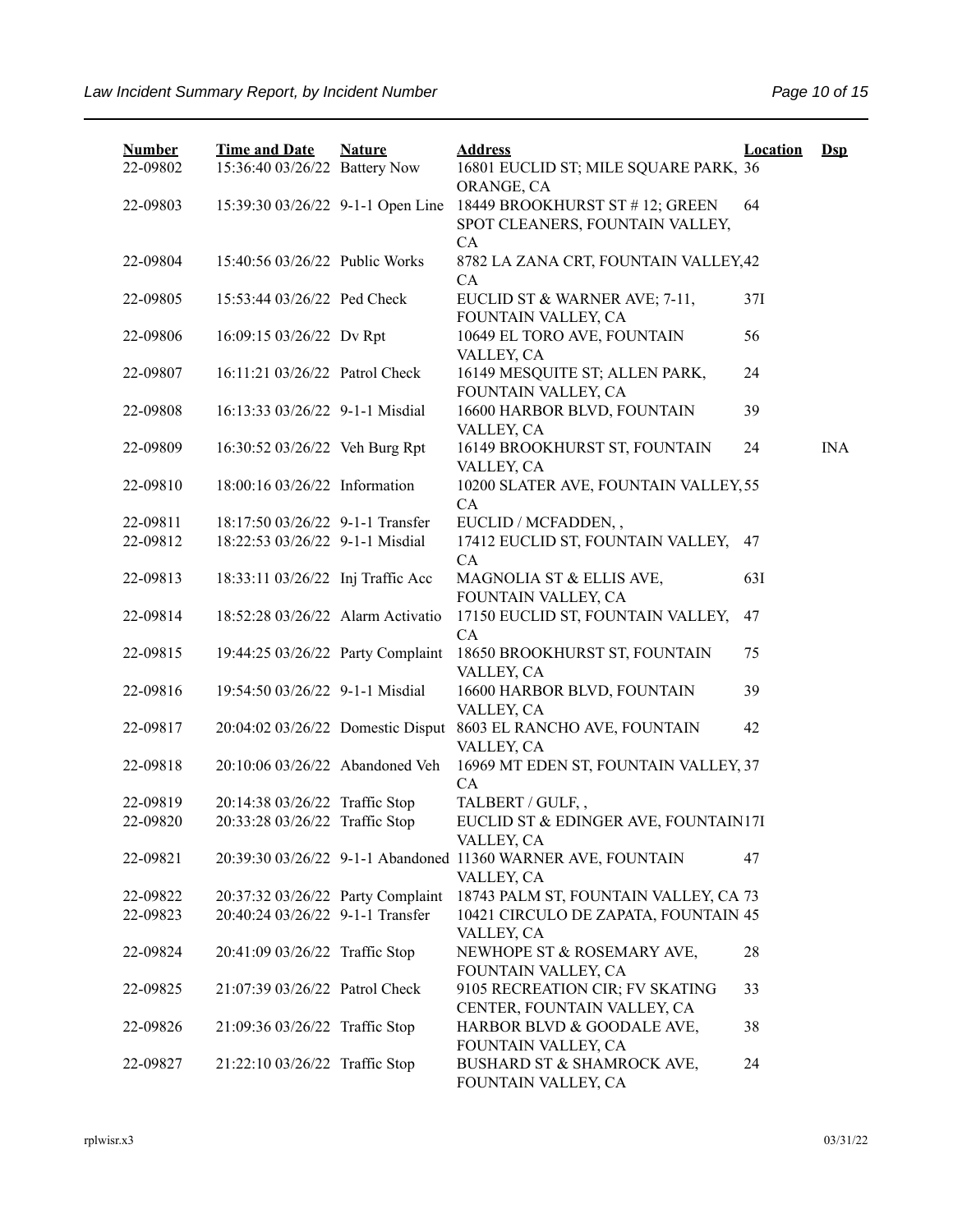| <b>Number</b> | <b>Time and Date</b>              | <b>Nature</b> | <b>Address</b>                                                       | <b>Location</b> | $\mathbf{Dsp}$ |
|---------------|-----------------------------------|---------------|----------------------------------------------------------------------|-----------------|----------------|
| 22-09828      | 21:34:02 03/26/22 Alarm Activatio |               | 17150 EUCLID ST; A222, FOUNTAIN<br>VALLEY, CA                        | 47              | <b>UNF</b>     |
| 22-09829      | 21:44:06 03/26/22 Bike Stop       |               | MAGNOLIA ST & LA PALOMA AVE,<br>FOUNTAIN VALLEY, CA                  | 43              | INF            |
| 22-09830      | 21:48:10 03/26/22 Alarm Activatio |               | 17403 NEWHOPE ST, FOUNTAIN<br>VALLEY, CA                             | 47              | <b>UNF</b>     |
| 22-09831      | 21:53:38 03/26/22 Domestic Disput |               | 9950 SLATER AVE; SONESTA SELECT<br>HOTEL, FOUNTAIN VALLEY, CA        | 54              |                |
| 22-09832      | 21:56:03 03/26/22 9-1-1 Transfer  |               | 602 BALSA LN, FOUNTAIN VALLEY, CA 64                                 |                 |                |
| 22-09833      | 21:57:33 03/26/22 Alarm Activatio |               | 11232 BELLFLOWER AVE, FOUNTAIN<br>VALLEY, CA                         | 27              | <b>UNF</b>     |
| 22-09834      | 22:10:33 03/26/22 9-1-1 Misdial   |               | X:-117.936891, Y:33.738064,,                                         |                 |                |
| 22-09835      | 22:10:28 03/26/22 Property Rpt    |               | 9300 GARDENIA AVE; NIEBLAS PARK,<br>FOUNTAIN VALLEY, CA              | 33              |                |
| 22-09836      | 22:14:36 03/26/22 Traffic Stop    |               | ELLIS AVE & BROOKHURST ST,<br>FOUNTAIN VALLEY, CA                    | 65I             |                |
| 22-09837      | 22:25:20 03/26/22 Domestic Disput |               | 9950 SLATER AVE; SONESTA SELECT<br>HOTEL, FOUNTAIN VALLEY, CA        | 54              |                |
| 22-09838      | 22:27:31 03/26/22 Party Complaint |               | 18650 BROOKHURST ST; CHATEAU<br>BLANC CONDOS, FOUNTAIN VALLEY,<br>CA | 75              |                |
| 22-09839      | 22:28:38 03/26/22 Party Complaint |               | 17967 BUSHARD ST; FV SENIOR                                          | 53              |                |
| 22-09840      | 22:32:32 03/26/22 9-1-1 Misdial   |               | CENTER, FOUNTAIN VALLEY, CA<br>11885 EDINGER AVE, FOUNTAIN           | 28              |                |
| 22-09841      | 22:37:22 03/26/22 Traffic Stop    |               | VALLEY, CA<br>HEIL AVE & BUSHARD ST, FOUNTAIN                        | 24I             |                |
| 22-09842      | 23:01:42 03/26/22 Outside Agency  |               | VALLEY, CA<br>16563 MT COOK CIR, FOUNTAIN<br>VALLEY, CA              | 37              |                |
| 22-09843      | 23:03:09 03/26/22 Traffic Stop    |               | HEIL AVE & SPRUCE ST, FOUNTAIN<br>VALLEY, CA                         | 24              |                |
| 22-09844      | 23:07:40 03/26/22 Traffic Stop    |               | BUSHARD ST & FALLENLEAF CIR,<br>FOUNTAIN VALLEY, CA                  | 63              |                |
| 22-09845      | 23:09:20 03/26/22 Traffic Hazard  |               | BROOKHURST ST & SLATER AVE,<br>FOUNTAIN VALLEY, CA                   | 45I             |                |
| 22-09846      | 23:11:52 03/26/22 9-1-1 Misdial   |               | 9421 EDINGER AVE, WESTMINSTER, CA OUT23                              |                 |                |
| 22-09847      | 23:22:59 03/26/22 Traffic Stop    |               | 16566 NEWHOPE ST; LOS AMIGOS HS,<br>FOUNTAIN VALLEY, CA              | 38              |                |
| 22-09848      | 23:41:57 03/26/22 Ped Check       |               | HEIL AVE & HARBOR BLVD, FOUNTAIN 29I<br>VALLEY, CA                   |                 |                |
| 22-09849      | 23:43:13 03/26/22 Traffic Stop    |               | MACARTHUR / HARBOR, COSTA MESA,<br>CA                                |                 |                |
| 22-09850      | 23:43:39 03/26/22 Traffic Stop    |               | MAGNOLIA ST & 405; S ON RAMP,<br>FOUNTAIN VALLEY, CA                 | 33              |                |
| 22-09851      | 23:55:38 03/26/22 Vehicle Check   |               | 18081 MAGNOLIA ST; CRUNCH<br>FITNESS, FOUNTAIN VALLEY, CA            | 62              |                |
| 22-09852      | 23:56:57 03/26/22 Patrol Check    |               | 9105 RECREATION CIR; FV SKATING<br>CENTER, FOUNTAIN VALLEY, CA       | 33              |                |
| 22-09853      | 23:56:01 03/26/22 Alarm           |               | 17197 NEWHOPE ST # F, FOUNTAIN<br>VALLEY, CA                         | 47              | <b>UNF</b>     |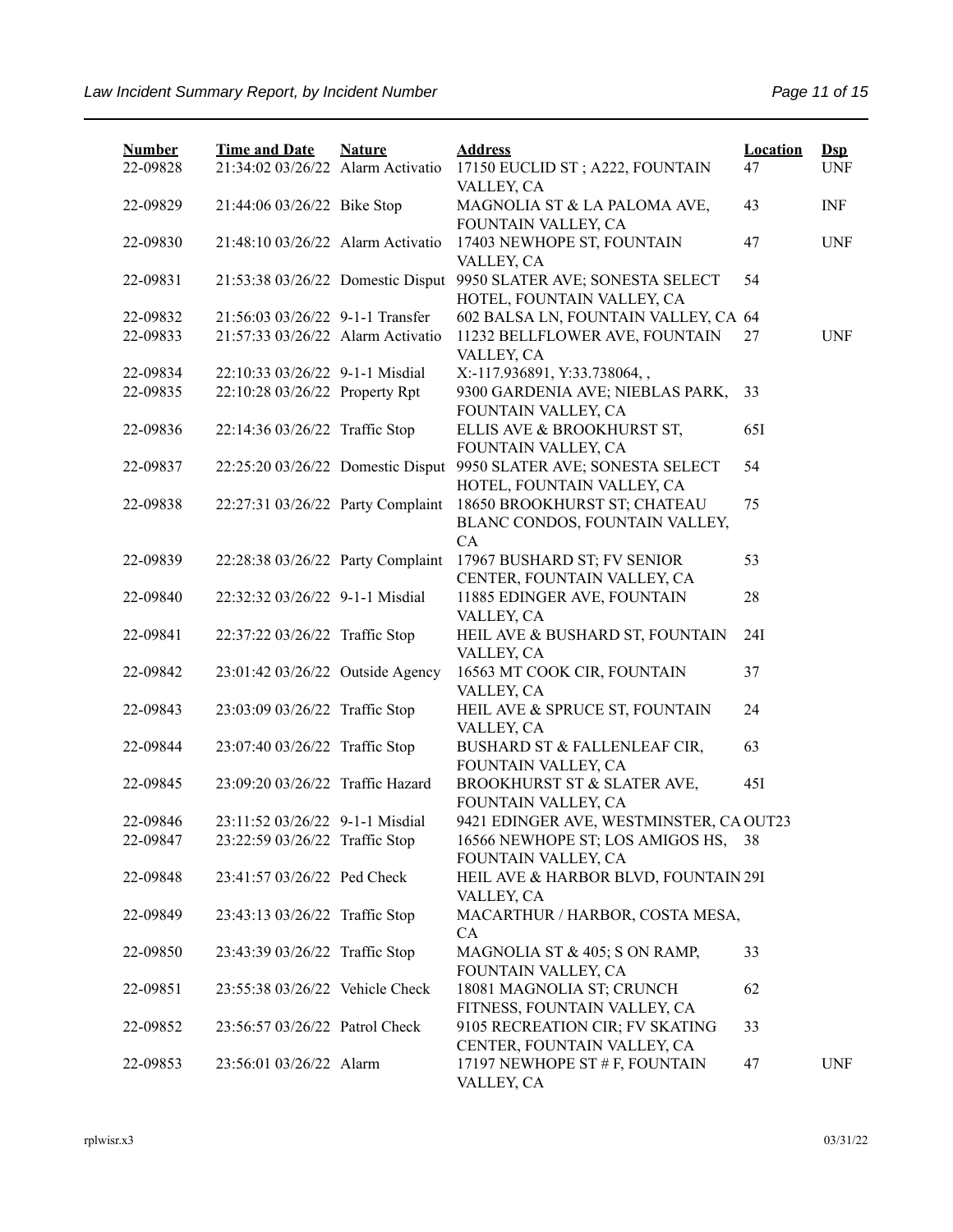| <b>Number</b><br>22-09854 | <b>Time and Date</b><br>00:07:20 03/27/22 Traffic Stop | <b>Nature</b> | <b>Address</b><br>ELLIS AVE & MAGNOLIA ST,                                               | <b>Location</b><br>63I | $Ds$       |
|---------------------------|--------------------------------------------------------|---------------|------------------------------------------------------------------------------------------|------------------------|------------|
| 22-09855                  | 00:07:46 03/27/22 Patrol Check                         |               | FOUNTAIN VALLEY, CA<br>10800 KALAMA RIVER AVE; FRYS,                                     | 66                     |            |
|                           |                                                        |               | FOUNTAIN VALLEY, CA                                                                      |                        |            |
| 22-09856                  | 00:09:23 03/27/22 9-1-1 Transfer                       |               | 17110 BROOKHURST ST; FOUNTAIN<br>BOWL, FOUNTAIN VALLEY, CA                               | 45                     |            |
| 22-09857                  |                                                        |               | 00:13:27 03/27/22 Music Complaint 17320 BUTTONWOOD ST, FOUNTAIN<br>VALLEY, CA            | 44                     |            |
| 22-09858                  | 00:15:00 03/27/22 Traffic Stop                         |               | 16475 HARBOR BLVD # A; 7 ELEVEN,<br>FOUNTAIN VALLEY, CA                                  | 28                     |            |
| 22-09859                  | 00:17:44 03/27/22 Vehicle Check                        |               | 9091 GARFIELD AVE; SAVERS; REAR<br>OF, FOUNTAIN VALLEY, CA                               | 73                     |            |
| 22-09860                  | 00:25:31 03/27/22 Check Well Bein                      |               | 9105 RECREATION CIR; FV SKATING<br>CENTER, FOUNTAIN VALLEY, CA                           | 33                     |            |
| 22-09861                  | 00:27:42 03/27/22 Traffic Stop                         |               | 16475 HARBOR BLVD # A; 7 ELEVEN,<br>FOUNTAIN VALLEY, CA                                  | 28                     |            |
| 22-09862                  | 00:45:21 03/27/22 Patrol Check                         |               | 16400 BROOKHURST ST; FV REC<br>CENTER, FOUNTAIN VALLEY, CA                               | 25                     |            |
| 22-09863                  | 00:52:42 03/27/22 Vehicle Check                        |               | 8956 WARNER AVE; SMART AND FINAL, 42<br>FOUNTAIN VALLEY, CA                              |                        | PAA        |
| 22-09864                  | 01:02:51 03/27/22 Patrol Check                         |               | 11055 WARNER AVE; FOUNTAIN<br>VALLEY CENTRAL PHARMA,                                     | 37                     |            |
| 22-09865                  | 01:12:12 03/27/22 Citizen Assist                       |               | FOUNTAIN VALLEY, CA<br>17690 SAN VICENTE ST; FOUNTAIN<br>VALLEY SENIOR CARE II, FOUNTAIN | 55                     |            |
| 22-09866                  | $01:28:25\ 03/27/22\ 9-1-1$ Misdial                    |               | VALLEY, CA<br>9462 FLICKER AVE, FOUNTAIN VALLEY, 73<br><b>CA</b>                         |                        |            |
| 22-09867                  | 01:37:37 03/27/22 Traffic Stop                         |               | MAGNOLIA ST & SLATER AVE,<br>FOUNTAIN VALLEY, CA                                         | 43I                    |            |
| 22-09868                  | 01:42:53 03/27/22 Traffic Stop                         |               | WARNER AVE & MAGNOLIA ST,<br>FOUNTAIN VALLEY, CA                                         | 33I                    |            |
| 22-09869                  | 01:53:20 03/27/22 Patrol Check                         |               | EVEREST ST & HEIL AVE, FOUNTAIN<br>VALLEY, CA                                            | 28                     |            |
| 22-09870                  | 01:58:01 03/27/22 Patrol Check                         |               | 16801 EUCLID ST; MILE SQUARE PARK, 36<br>ORANGE, CA                                      |                        |            |
| 22-09871                  | 02:13:37 03/27/22 Traffic Stop                         |               | GARFIELD AVE & MAGNOLIA ST,<br>FOUNTAIN VALLEY, CA                                       | OUT72                  |            |
| 22-09872                  | 02:16:03 03/27/22 Battery Rpt                          |               | 17824 SAN MINISO CIR, FOUNTAIN<br>VALLEY, CA                                             | 56                     | <b>INF</b> |
| 22-09873                  | 02:22:11 03/27/22 Patrol Check                         |               | 16450 SAN JACINTO ST, FOUNTAIN<br>VALLEY, CA                                             | 28                     |            |
| 22-09874                  | 02:27:36 03/27/22 Patrol Check                         |               | 9569 LA AMAPOLA CIR, FOUNTAIN<br>VALLEY, CA                                              | 54                     |            |
| 22-09875                  | 02:27:40 03/27/22 Alarm                                |               | 17197 NEWHOPE ST, FOUNTAIN<br>VALLEY, CA                                                 | 47                     | <b>UNF</b> |
| 22-09876                  |                                                        |               | 02:37:13 03/27/22 Music Complaint 17362 SANTA LUCIA ST, FOUNTAIN<br>VALLEY, CA           | 42                     |            |
| 22-09877                  | 02:40:09 03/27/22 Vehicle Check                        |               | TALBERT / LEMON,,                                                                        |                        |            |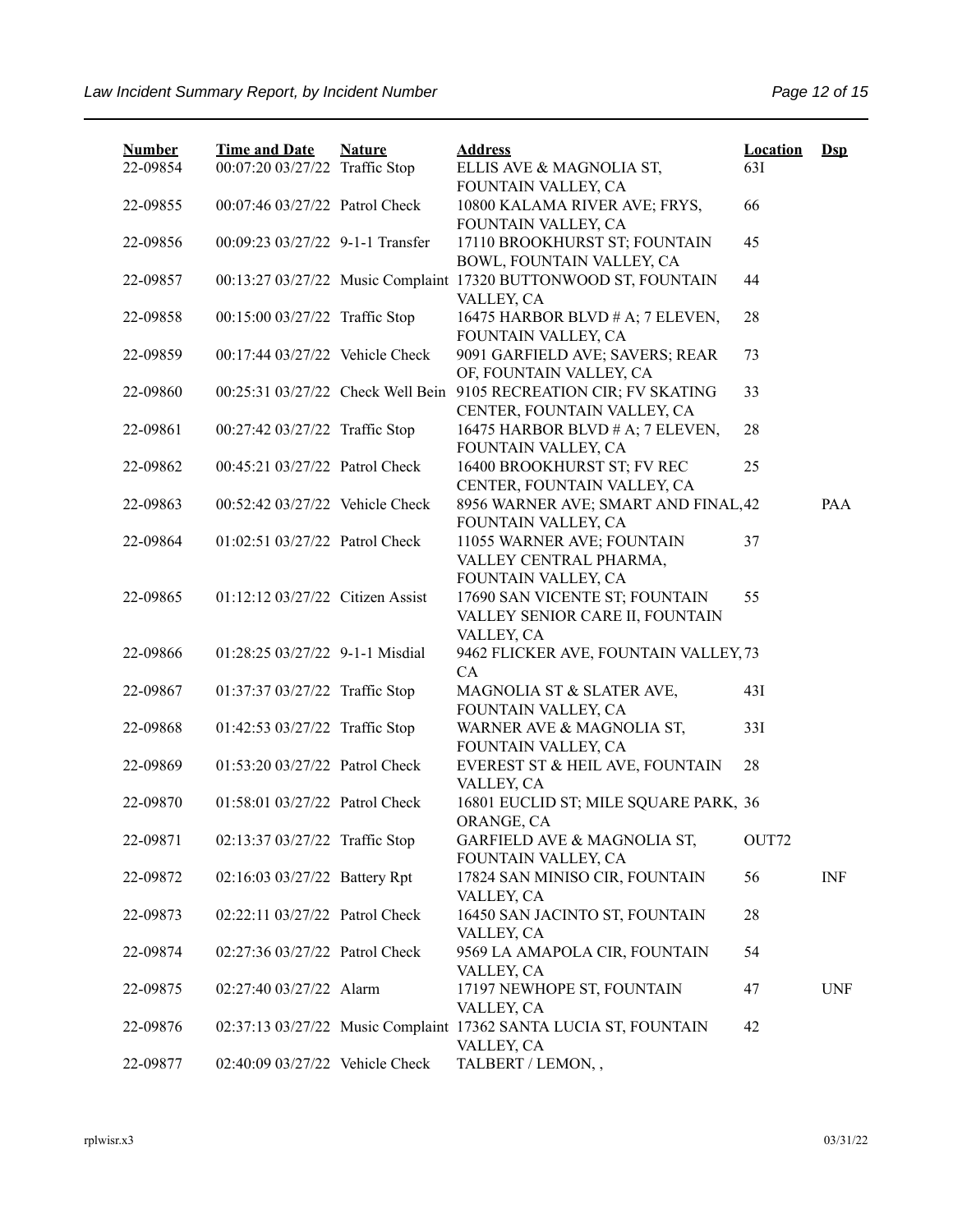| <b>Number</b> | <b>Time and Date</b>              | <b>Nature</b> | <b>Address</b>                                                                       | <b>Location</b> | $Ds$       |
|---------------|-----------------------------------|---------------|--------------------------------------------------------------------------------------|-----------------|------------|
| 22-09878      | 02:50:17 03/27/22 Traffic Stop    |               | NEWLAND ST & GARFIELD AVE;                                                           | 72              |            |
| 22-09879      | 03:16:33 03/27/22 Vehicle Check   |               | SOUTH OF, FOUNTAIN VALLEY, CA<br>LA FIESTA AVE & SANTA LUCIA ST,                     | 42              |            |
|               |                                   |               | FOUNTAIN VALLEY, CA                                                                  |                 |            |
| 22-09880      | 05:30:36 03/27/22 Alarm Activatio |               | 17424 MT CLIFFWOOD CIR, FOUNTAIN 47                                                  |                 | <b>UNF</b> |
|               |                                   |               | VALLEY, CA                                                                           |                 |            |
| 22-09881      | 07:00:19 03/27/22 Jail Check      |               | 10200 SLATER AVE, FOUNTAIN VALLEY, 55                                                |                 |            |
|               |                                   |               | CA                                                                                   |                 |            |
| 22-09882      | 08:14:57 03/27/22 Trans Complaint |               | 17080 SAN MATEO ST # E, FOUNTAIN                                                     | 45              |            |
|               |                                   |               | VALLEY, CA                                                                           |                 |            |
| 22-09883      | 08:43:18 03/27/22 Hlo Followup    |               | 17900 BROOKHURST ST # A, FOUNTAIN 55                                                 |                 | <b>INF</b> |
|               |                                   |               | VALLEY, CA                                                                           |                 |            |
| 22-09884      |                                   |               | 08:50:17 03/27/22 Check Well Bein BROOKHURST ST & SLATER AVE,<br>FOUNTAIN VALLEY, CA | 45I             |            |
| 22-09885      | 09:43:11 03/27/22 9-1-1 Open Line |               | 17150 EUCLID ST, FOUNTAIN VALLEY,                                                    | 47              |            |
|               |                                   |               | CA                                                                                   |                 |            |
| 22-09886      | 09:49:09 03/27/22 Priv Prop Imp   |               | 10036 SAN JUAN CRT, FOUNTAIN                                                         | 75              |            |
|               |                                   |               | VALLEY, CA                                                                           |                 |            |
| 22-09887      | 10:14:19 03/27/22 Fraud Rpt       |               | 16016 SWEETLEAF ST, FOUNTAIN                                                         | 23              |            |
|               |                                   |               | VALLEY, CA                                                                           |                 |            |
| 22-09888      | 10:21:39 03/27/22 Domestic Disput |               | 10234 DURANGO RIVER CRT,                                                             | 65              | PAA        |
|               |                                   |               | FOUNTAIN VALLEY, CA                                                                  |                 |            |
| 22-09889      | 10:25:03 03/27/22 Alarm Activatio |               | 18515 SANTA TOMASA CIR, FOUNTAIN 72                                                  |                 |            |
| 22-09890      | 10:52:05 03/27/22 Trf Acc/Unk Inj |               | VALLEY, CA<br>WARNER AVE & BUSHARD ST,                                               | 34I             |            |
|               |                                   |               | FOUNTAIN VALLEY, CA                                                                  |                 |            |
| 22-09891      | 11:04:11 03/27/22 9-1-1 Open Line |               | 10616 EDINGER AVE, FOUNTAIN                                                          | 26              |            |
|               |                                   |               | VALLEY, CA                                                                           |                 |            |
| 22-09892      | 11:49:07 03/27/22 Keep The Peace  |               | 11303 SANDSTONE AVE; NORTHCUTT                                                       | 37              |            |
|               |                                   |               | SCHOOL, FOUNTAIN VALLEY, CA                                                          |                 |            |
| 22-09893      | 11:53:20 03/27/22 Alarm Activatio |               | 10540 TALBERT AVE #100E; SPEC                                                        | 66              | <b>UNF</b> |
|               |                                   |               | SERVICES, FOUNTAIN VALLEY, CA                                                        |                 |            |
| 22-09894      |                                   |               | 11:55:41 03/27/22 Non Inj-H&R Rpt 17249 SANTA SUZANNE ST, FOUNTAIN                   | 42              |            |
| 22-09895      | 12:05:00 03/27/22 9-1-1 Transfer  |               | VALLEY, CA<br>18801 FLAGSTAFF, HB,,                                                  |                 |            |
| 22-09896      | 12:21:29 03/27/22 9-1-1 Open Line |               | 12182 EDINGER AVE #10, ORANGE, CA OUT29                                              |                 |            |
| 22-09897      | 12:24:24 03/27/22 9-1-1 Open Line |               | 17900 NEWHOPE ST, FOUNTAIN                                                           | 57              |            |
|               |                                   |               | VALLEY, CA                                                                           |                 |            |
| 22-09898      | 13:21:55 03/27/22 9-1-1 Transfer  |               | 4017 W CRYSTAL LANE SANTA ANA,,                                                      |                 |            |
| 22-09899      | 13:30:28 03/27/22 Susp Veh        |               | 9065 WARNER AVE; FLOOR AND                                                           | 33              |            |
|               |                                   |               | DECOR, FOUNTAIN VALLEY, CA                                                           |                 |            |
| 22-09900      | 14:02:32 03/27/22 Patrol Check    |               | 16061 BROOKHURST ST; ALBERTSONS, 24                                                  |                 |            |
|               |                                   |               | FOUNTAIN VALLEY, CA                                                                  |                 |            |
| 22-09901      | 14:03:16 03/27/22 Water Problem   |               | BUSHARD ST & MARIPOSA AVE,                                                           | 34              |            |
| 22-09902      | 14:10:51 03/27/22 9-1-1 Transfer  |               | FOUNTAIN VALLEY, CA<br>17737 BUSHARD ST, FOUNTAIN                                    | 53              |            |
|               |                                   |               | VALLEY, CA                                                                           |                 |            |
| 22-09903      | 14:52:13 03/27/22 Property Rpt    |               | 10200 SLATER AVE, FOUNTAIN VALLEY, 55                                                |                 | INF        |
|               |                                   |               | CA                                                                                   |                 |            |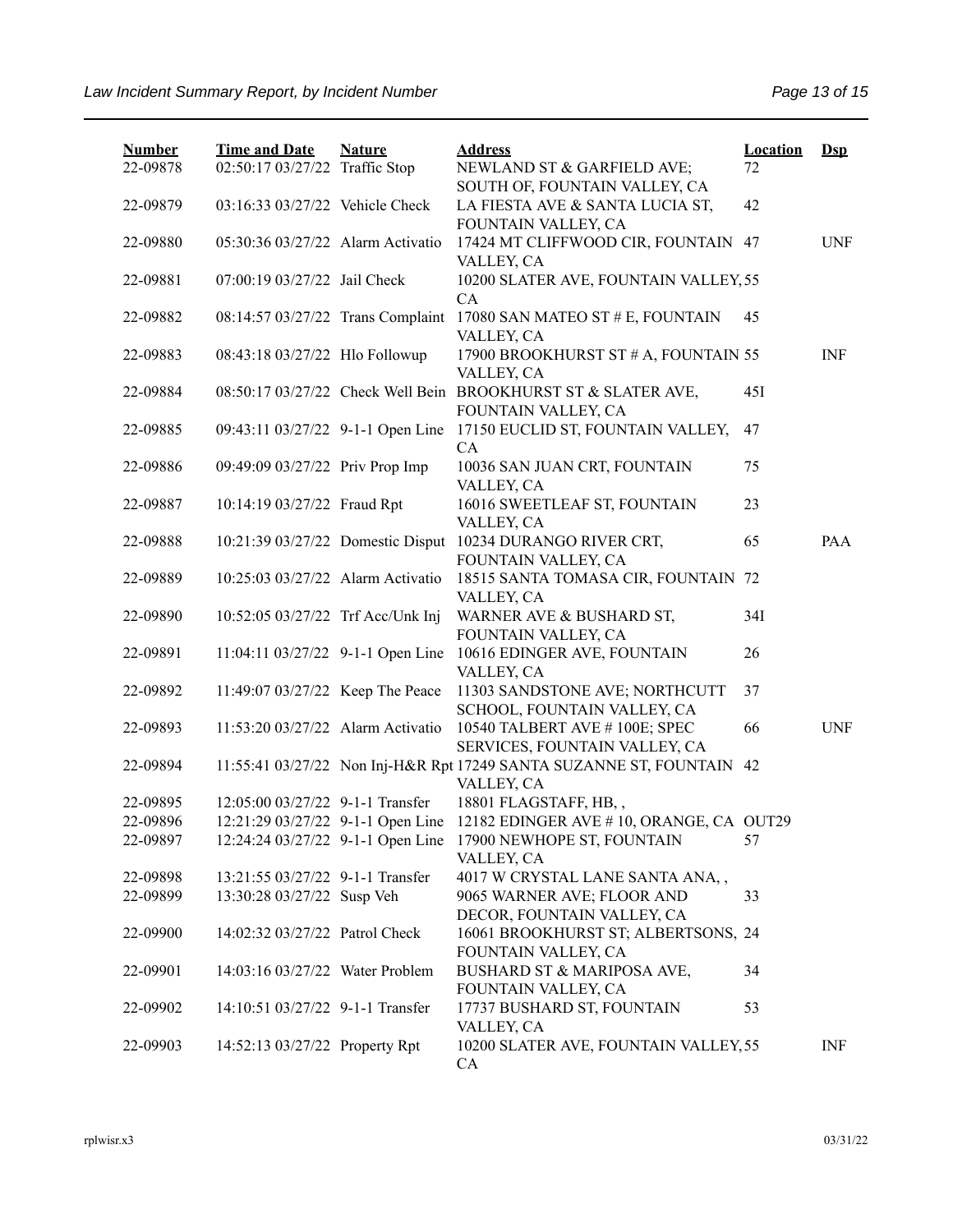| <b>Number</b><br>22-09904 | <b>Time and Date</b><br>14:54:10 03/27/22 9-1-1 Incomplet | <b>Nature</b> | <b>Address</b><br>15913 BENICHIA CIR, FOUNTAIN                   | <b>Location</b><br>15 | $\mathbf{Dsp}$ |
|---------------------------|-----------------------------------------------------------|---------------|------------------------------------------------------------------|-----------------------|----------------|
|                           |                                                           |               | VALLEY, CA                                                       |                       |                |
| 22-09905                  | 15:05:33 03/27/22 9-1-1 Transfer                          |               | 16129 EVANS CIR, FOUNTAIN VALLEY,<br>CA                          | 28                    |                |
| 22-09906                  | 15:06:08 03/27/22 9-1-1 Transfer                          |               | WALMART HB,,                                                     |                       |                |
| 22-09907                  | 15:08:13 03/27/22 Dist Of Peac                            |               | 9091 GARFIELD AVE; SAVERS,<br>FOUNTAIN VALLEY, CA                | 73                    |                |
| 22-09908                  | 15:20:56 03/27/22 Citizen Assist                          |               | 16424 EVEREST CIR, FOUNTAIN<br>VALLEY, CA                        | 28                    |                |
| 22-09909                  | 15:31:29 03/27/22 9-1-1 Misdial                           |               | 10937 WARNER AVE, FOUNTAIN<br>VALLEY, CA                         | 36                    |                |
| 22-09910                  | 15:31:54 03/27/22 Inj Traffic Acc                         |               | BUSHARD ST & HEIL AVE, FOUNTAIN<br>VALLEY, CA                    | 24I                   |                |
| 22-09911                  | 16:01:32 03/27/22 Inj Traffic Acc                         |               | BUSHARD ST & SLATER AVE,<br>FOUNTAIN VALLEY, CA                  | 44I                   |                |
| 22-09912                  | 16:29:39 03/27/22 9-1-1 Misdial                           |               | 11015 BELLFLOWER AVE, FOUNTAIN<br>VALLEY, CA                     | 27                    |                |
| 22-09913                  | 16:36:59 03/27/22 Trans Complaint                         |               | 18679 BROOKHURST ST; LAKESHORE<br>LEARNING, FOUNTAIN VALLEY, CA  | 74                    |                |
| 22-09914                  | 16:42:33 03/27/22 Alarm Activatio                         |               | 18340 MT BALDY CIR, FOUNTAIN<br>VALLEY, CA                       | 66                    | <b>UNF</b>     |
| 22-09915                  | 16:52:51 03/27/22 9-1-1 Misdial                           |               | X:-117.937642, Y:33.730264,,                                     |                       |                |
| 22-09916                  | 17:10:15 03/27/22 Patrol Check                            |               | LA ROCA AVE & MAGNOLIA ST,<br>FOUNTAIN VALLEY, CA                | 52                    |                |
| 22-09917                  | 17:12:38 03/27/22 Res Burg Rpt                            |               | 12184 LOYA RIVER AVE, FOUNTAIN<br>VALLEY, CA                     | 29                    |                |
| 22-09918                  | 17:34:04 03/27/22 Stolen Veh Rpt                          |               | 17200 BROOKHURST ST, FOUNTAIN<br>VALLEY, CA                      | 45                    |                |
| 22-09919                  | 17:37:19 03/27/22 Illegal Parking                         |               | MT COLLIEN ST & WARNER AVE,<br>FOUNTAIN VALLEY, CA               | 38                    |                |
| 22-09920                  | 17:51:39 03/27/22 Dog Issue                               |               | 11240 STONECRESS AVE; STONECRESS 37<br>PARK, FOUNTAIN VALLEY, CA |                       | <b>ACT</b>     |
| 22-09921                  | 17:59:21 03/27/22 Grand Theft Rpt                         |               | 17100 EUCLID ST; FV HOSPITAL,<br>FOUNTAIN VALLEY, CA             | 47                    |                |
| 22-09922                  | 18:37:36 03/27/22 Susp Circs                              |               | 8810 EL PRESIDENTE AVE, FOUNTAIN<br>VALLEY, CA                   | 52                    |                |
| 22-09923                  | 18:41:06 03/27/22 Traffic Stop                            |               | BROOKHURST ST & ELLIS AVE;<br>NORTH, FOUNTAIN VALLEY, CA         | 65I                   |                |
| 22-09924                  | 18:41:40 03/27/22 Other Type Call                         |               | 17100 EUCLID ST; FV HOSPITAL,<br>FOUNTAIN VALLEY, CA             | 47                    |                |
| 22-09925                  | 18:53:22 03/27/22 Traffic Stop                            |               | MAGNOLIA ST & 405, FOUNTAIN<br>VALLEY, CA                        | 33                    |                |
| 22-09926                  | 19:02:26 03/27/22 Reckless Veh                            |               | WARNER AVE & MAGNOLIA ST,<br>FOUNTAIN VALLEY, CA                 | 33I                   |                |
| 22-09927                  | 19:04:50 03/27/22 Direct Pat/Traf                         |               | BROOKHURST ST & SLATER AVE,<br>FOUNTAIN VALLEY, CA               | 45I                   |                |
| 22-09928                  | 19:05:29 03/27/22 Traffic Stop                            |               | SLATER AVE & DIXIE ST, FOUNTAIN<br>VALLEY, CA                    | 54                    |                |
| 22-09929                  | 19:12:29 03/27/22 Traffic Stop                            |               | MAGNOLIA ST & HEIL AVE; SOUTH,<br>FOUNTAIN VALLEY, CA            | 23I                   |                |